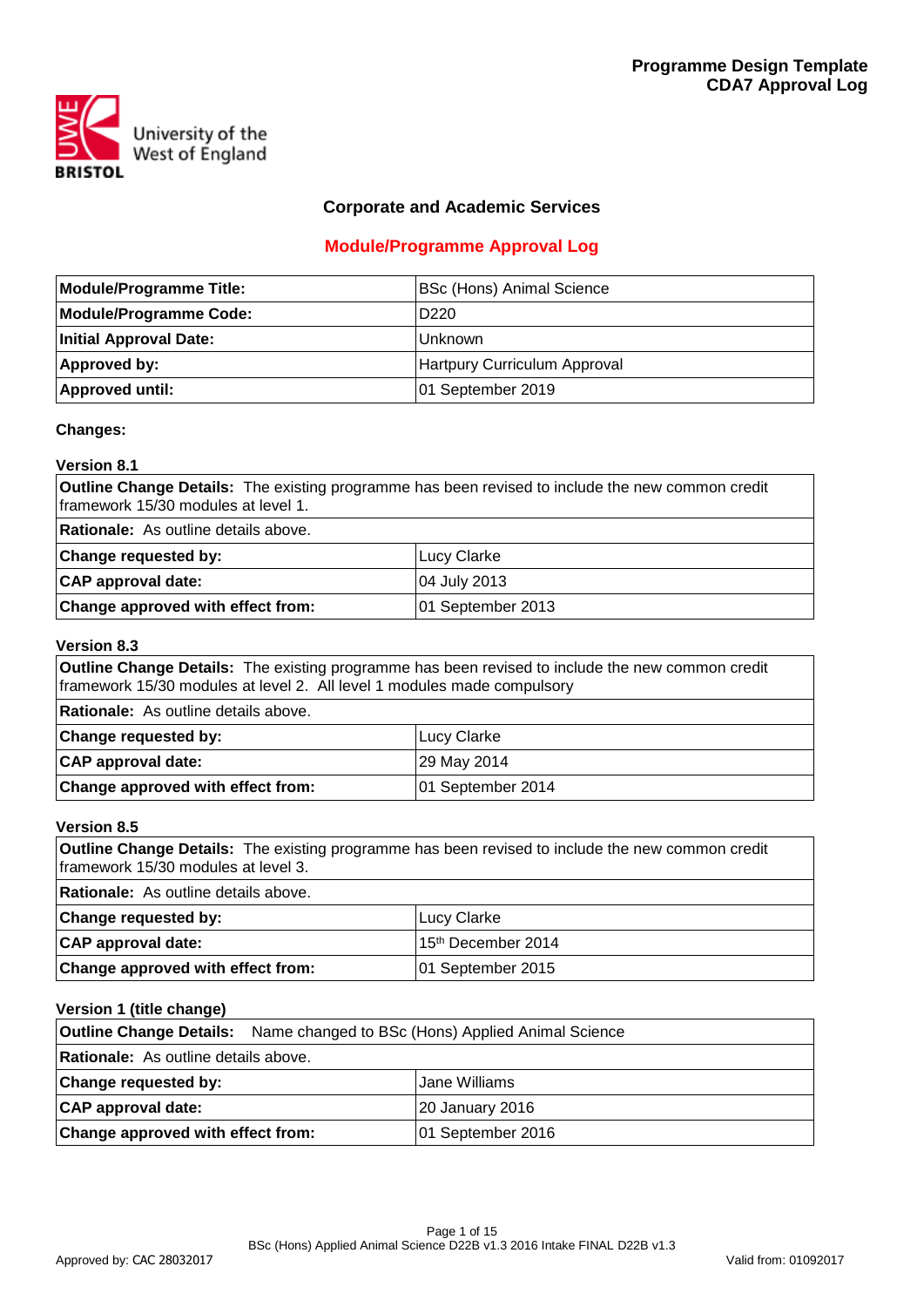### **Version 1.1**

**Outline Change Details:** Assessment map updated to reflect module changes, Undergraduate research processUINXU5-15-2, Biodiversity UINXK6-15-1

**Rationale:** As outline details above.

| <b>Change requested by:</b>       | Jane Williams       |
|-----------------------------------|---------------------|
| CAP approval date:                | <b>07 July 2016</b> |
| Change approved with effect from: | 01 September 2016   |

# **Version 1.3 (2016 Intake)**

#### **Outline Change Details:**

Behavioural Measurement (UINXSS-15-2) – Amendment of assessment to A (100) in class test Independent Study (UINV3M-15-3) – Addition as optional module

**Rationale:** As outline details above.

| Change requested by:              | Lucy Bearman-Brown |
|-----------------------------------|--------------------|
| CAC approval date:                | 28 March 2017      |
| Change approved with effect from: | 01 September 2017  |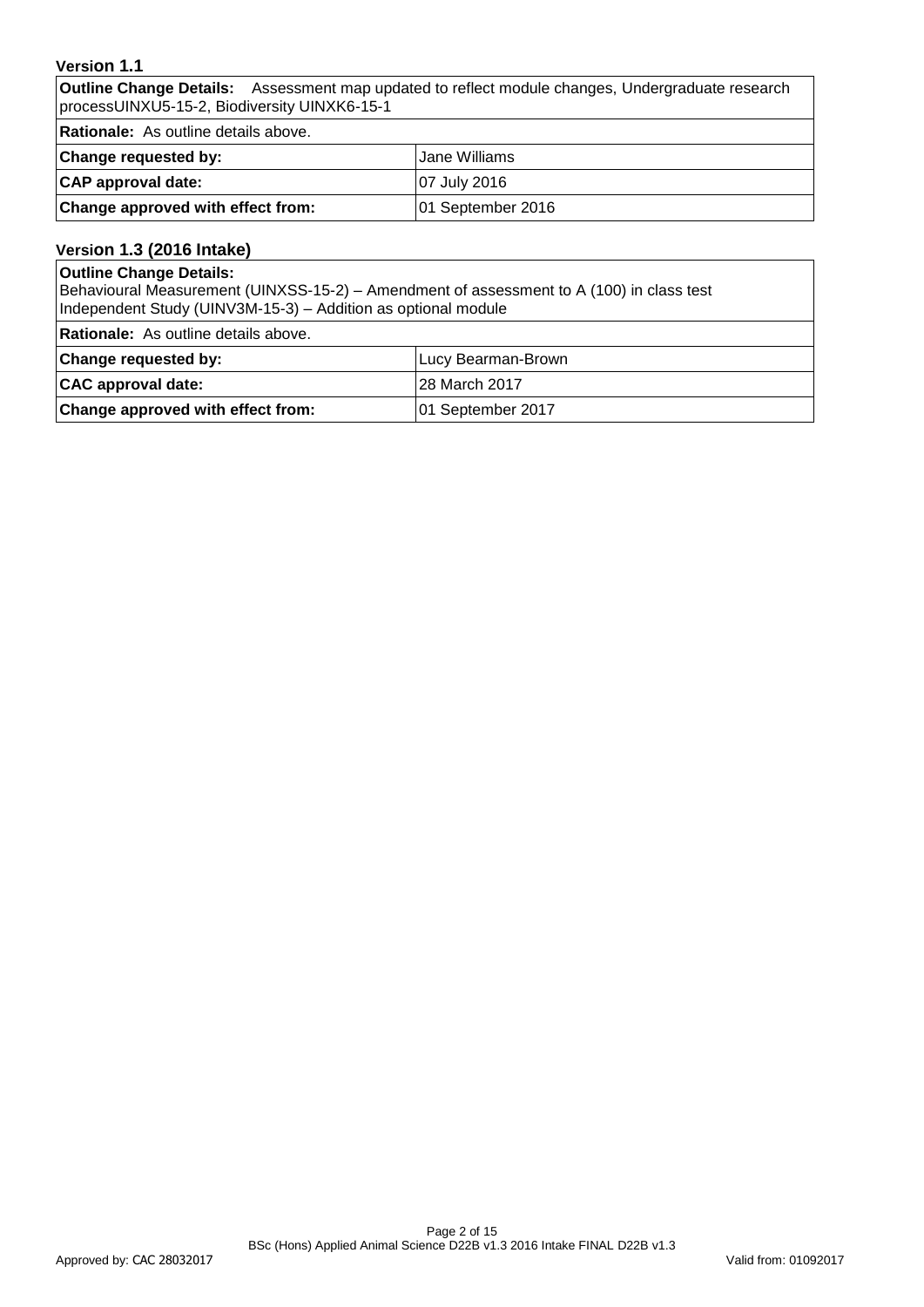

# **CORPORATE AND ACADEMIC SERVICES**

## **PROGRAMME SPECIFICATION**

|                                                                  | Part 1: Basic Data                                                                                |                              |                   |                                                                     |
|------------------------------------------------------------------|---------------------------------------------------------------------------------------------------|------------------------------|-------------------|---------------------------------------------------------------------|
| <b>Awarding Institution</b>                                      | University of the West of England                                                                 |                              |                   |                                                                     |
| <b>Teaching Institution</b>                                      | <b>Hartpury College</b>                                                                           |                              |                   |                                                                     |
| <b>Delivery Location</b>                                         | <b>Hartpury College</b>                                                                           |                              |                   |                                                                     |
| <b>Faculty Responsible for</b><br>Programme                      | <b>Hartpury College</b>                                                                           |                              |                   |                                                                     |
| <b>Department Responsible for</b><br>Programme                   | <b>Animal and Land Science</b>                                                                    |                              |                   |                                                                     |
| <b>Modular Scheme Title</b>                                      | Undergraduate Modular Scheme, Hartpury College                                                    |                              |                   |                                                                     |
| <b>Professional Statutory or</b><br><b>Regulatory Body Links</b> | <b>None</b>                                                                                       |                              |                   |                                                                     |
| <b>Highest Award Title</b>                                       | BSc (Hons) Applied Animal Science<br>BSc (Hons) Applied Animal Science (SW)                       |                              |                   |                                                                     |
| <b>Default Award Title</b>                                       | None                                                                                              |                              |                   |                                                                     |
| <b>Fall-back Award Title</b>                                     | None                                                                                              |                              |                   |                                                                     |
| <b>Interim Award Titles</b>                                      | <b>BSc Applied Animal Science</b><br>DipHE Applied Animal Science<br><b>CertHE Animal Science</b> |                              |                   |                                                                     |
| <b>UWE Progression Route</b>                                     | None                                                                                              |                              |                   |                                                                     |
| <b>Mode(s) of Delivery</b>                                       | Full time/Sandwich/Part time                                                                      |                              |                   |                                                                     |
| <b>Codes</b>                                                     | UCAS: D320A                                                                                       |                              | <b>JACS: D300</b> |                                                                     |
|                                                                  | <b>ISIS2: D22B (SW)</b><br>D22B13 (FT/FP)                                                         |                              | <b>HESA:</b>      |                                                                     |
| <b>Relevant QAA Subject</b><br><b>Benchmark Statements</b>       | Agriculture, forestry, agricultural sciences, food sciences and consumer<br>sciences              |                              |                   |                                                                     |
| Initial CAP Approval Date                                        | 29 May 2014                                                                                       | <b>Revised CAP Date</b>      |                   | V1-20 January 2016<br>V1.1 - 07 July 2016<br>$V1.3 - 28$ March 2017 |
| <b>Valid From</b>                                                | 01 September 2013<br>(2016 entry)                                                                 | Revision with effect<br>from |                   | 01 September 2016<br>$V1.3 - 01$ September<br>2017                  |
| <b>Review Date</b>                                               | 01 September 2020                                                                                 |                              |                   |                                                                     |
| <b>Version</b>                                                   | 1.3                                                                                               |                              |                   |                                                                     |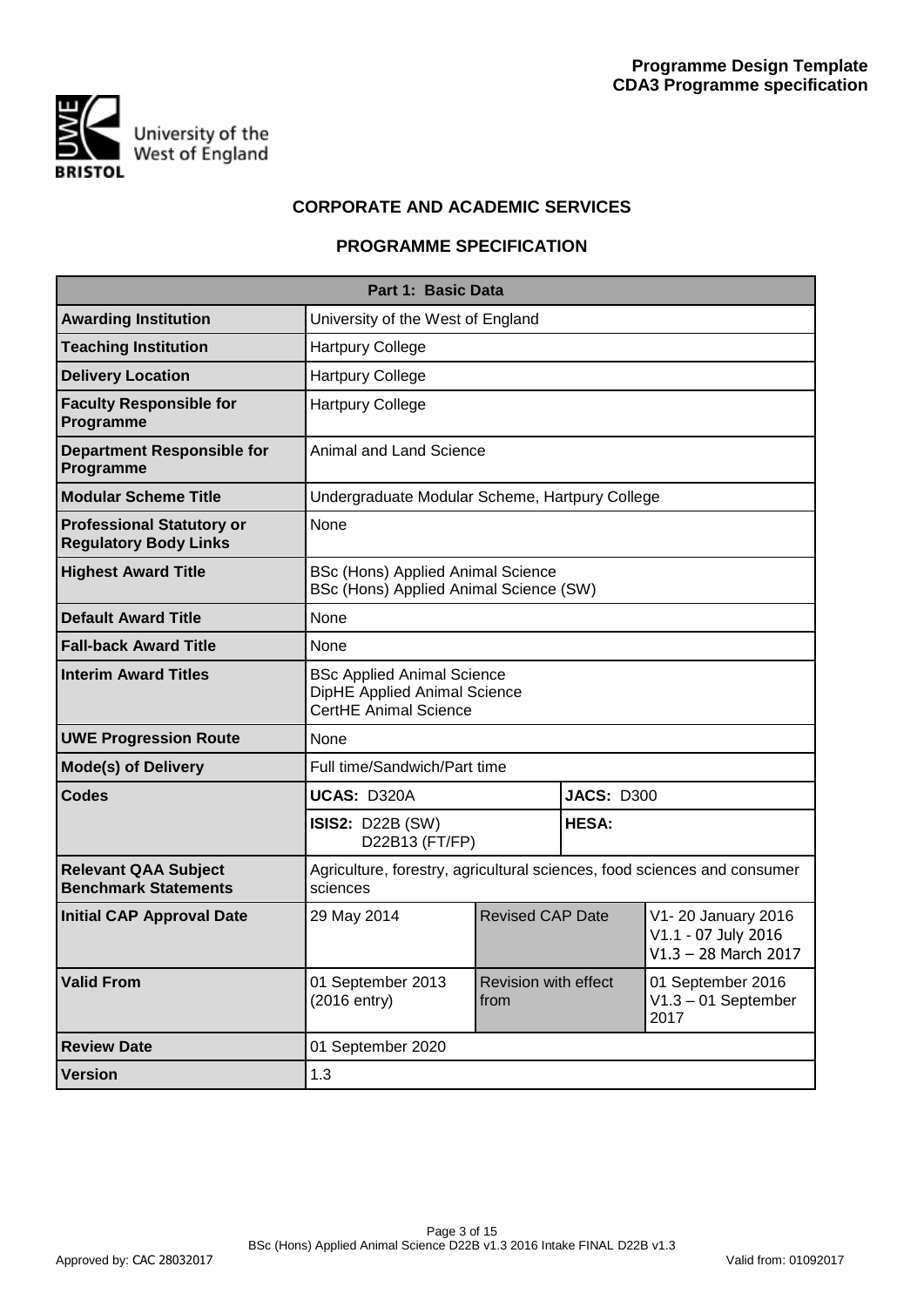## **Part 2: Educational Aims of the Programme**

The programme focuses on preparing individuals to become competent, flexible and accountable animal scientists. It enables students to gain a working understanding and critical awareness of the problems and/or new insights in the field of animal science, including issues pertaining to the area of animal health, nutrition and modern reproductive techniques. The programme will prepare the learner with a foundation for lifelong learning and:

- 1 Builds on basic scientific principles to develop a knowledge and understanding of the animal in health and disease and uses this knowledge to study animals in the context of present day industry and environment.
- 2 Provides students with the opportunity to think constructively and critically, discuss and evaluate concepts and theories in the field of animal science, propose sound and reasoned solutions to problems and show clear developments of these skills as a result of the programme.
- 3 Allows students to choose from a range of options appropriate to their needs, while maintaining a coherent programme of study.
- 4 Assesses the abilities of the students in a rigorous but constructive way.
- 5 Meets the needs of the industry sector providing the foundation for a range of careers.
- 6 Provides students with the ability to transfer skills to different working environments.
- 7 Assists students to be adaptable to the changing demands of business and society.<br>8 Provides high quality education and professional development, supported by a stron
- Provides high quality education and professional development, supported by a strong base of creative and applicable research.
- 9 Enables students to progress into postgraduate study or research.
- 10 Subscribes and contributes to the philosophy and operation of the University of the West of England's Undergraduate Modular Scheme.

#### **Programme requirements for the purposes of the Higher Education Achievement Record (HEAR)**

The programme structure presents a coherent degree, constituting a wide range of options with clear streams running through. This will allow students to undertake modules most relevant to them, whilst developing their scientific understanding crucial to the industry. Industry links through onsite commercial enterprises will support delivery, such as Home Farm, canine hydrotherapy and the Equine Therapy Centre. An optional sandwich year allows theory to be integrated into practice. This is all facilitated through long standing links with a wide range of animal-based industries, such as charities, NGOs, zoos, animal rescue centres, boarding kennels and laboratories, amongst others.

If a student has chosen a sandwich year work placement, their award title is BSc (Hons) Applied Animal Science (SW).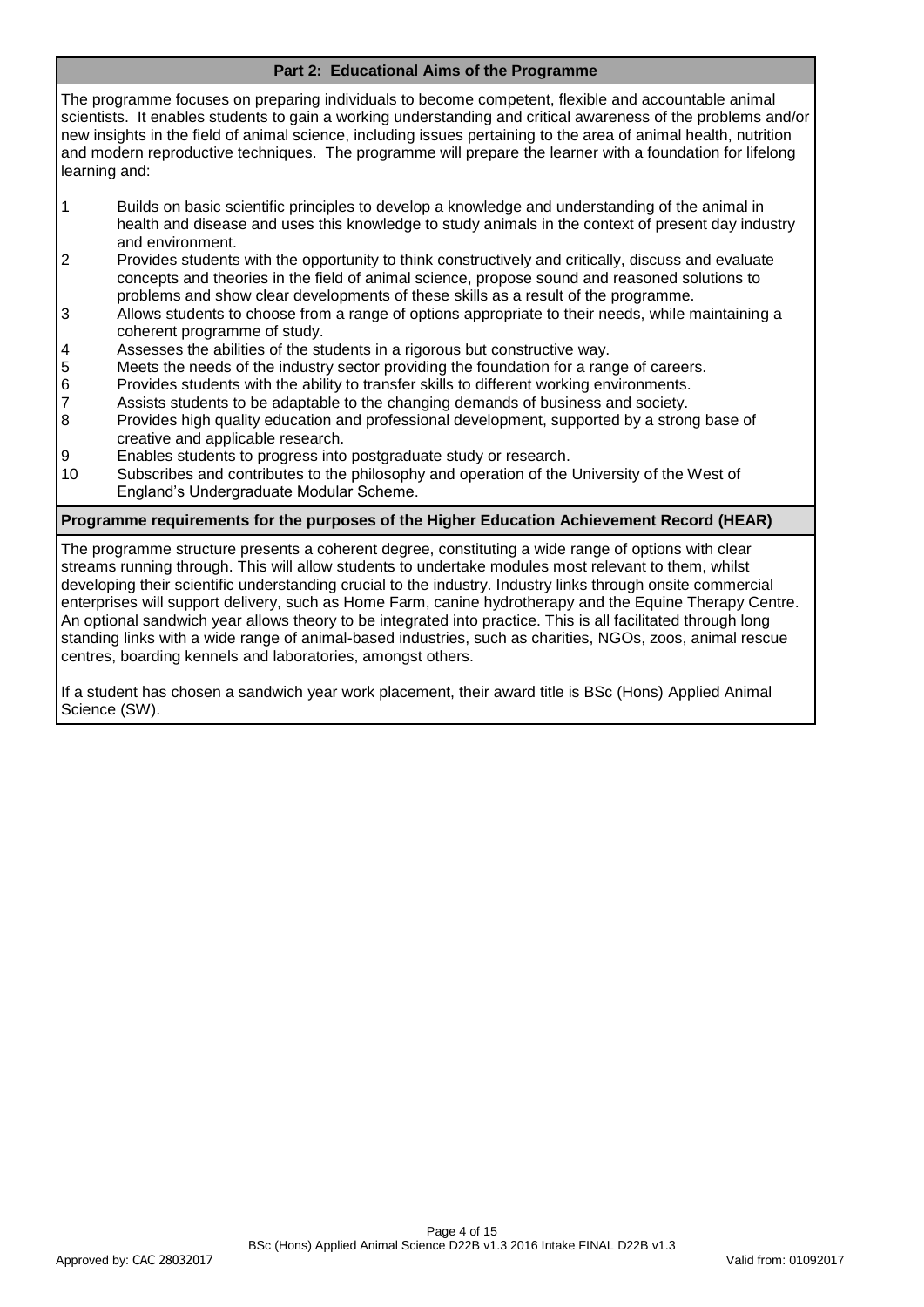|                |                                                                                                                                                                                                                                                            |                                        |                    |              |                    |                           |                   |                                |                                     |                                |                   |                | Part 3: Learning Outcomes of the Programme |                         |                                 |                     |                   |              |                            |                                           |                                            |                                     |                                |                                      |              |                                    |                               |                                   |                                |              |               |                   |                                 |                       |                                 |
|----------------|------------------------------------------------------------------------------------------------------------------------------------------------------------------------------------------------------------------------------------------------------------|----------------------------------------|--------------------|--------------|--------------------|---------------------------|-------------------|--------------------------------|-------------------------------------|--------------------------------|-------------------|----------------|--------------------------------------------|-------------------------|---------------------------------|---------------------|-------------------|--------------|----------------------------|-------------------------------------------|--------------------------------------------|-------------------------------------|--------------------------------|--------------------------------------|--------------|------------------------------------|-------------------------------|-----------------------------------|--------------------------------|--------------|---------------|-------------------|---------------------------------|-----------------------|---------------------------------|
|                | The award route provides opportunities for students to develop and demonstrate knowledge and<br>understanding, qualities, skills and other attributes in the following areas:                                                                              |                                        |                    |              |                    |                           |                   |                                |                                     |                                |                   |                |                                            |                         |                                 |                     |                   |              |                            |                                           |                                            |                                     |                                |                                      |              |                                    |                               |                                   |                                |              |               |                   |                                 |                       |                                 |
|                | <b>Learning Outcomes:</b>                                                                                                                                                                                                                                  | Physiology<br>$\frac{1}{2}$<br>Anatomy | Genetics<br>Animal | Biodiversity | Nutritio<br>Animal | Welfa<br>õ<br>ntroduction | Animal Health and | Ö<br>Research<br>Undergraduate | Diseas<br>Applied Animal Health and | Management of Domestic Animals | Animal Production | Animal Therapy | <b>Physiology</b><br>Animal Reproductive   | Behavioural Measurement | <b>Applied Animal Nutrition</b> | Animal Microbiology | ndependent Report | Field Course | and Welfa<br><b>Ethics</b> | Portfoll<br>Study<br>nternational Academi | Project<br>Study<br>Academ<br>nternational | Projec<br>Extenc<br>迈<br>ernational | Placemen<br>Sandwich Year Work | Dissertation<br><b>Jndergraduate</b> | Epidemiology | Nutritio<br><b>Advanced Animal</b> | Production<br>Advanced Animal | Conservati<br>and<br>Biodiversity | Management<br>Wildlife and Zoo | Developments | Anthrozoology | Animal Psychology | crobiology<br>Advanced Animal M | <b>Animal Therapy</b> | Undergraduate Independent Study |
|                | A) Knowledge and understanding of:                                                                                                                                                                                                                         |                                        |                    |              |                    |                           |                   |                                |                                     |                                |                   |                |                                            |                         |                                 |                     |                   |              |                            |                                           |                                            |                                     |                                |                                      |              |                                    |                               |                                   |                                |              |               |                   |                                 |                       |                                 |
| 1              | The ability to analyse and<br>evaluate the problems and/or<br>new insights in the field of<br>animal science, with respect<br>to nutrition, reproduction and<br>animal health.                                                                             |                                        |                    |              |                    |                           |                   |                                |                                     |                                |                   |                |                                            |                         |                                 |                     |                   |              |                            |                                           |                                            |                                     |                                |                                      |              |                                    |                               |                                   |                                |              |               |                   |                                 |                       |                                 |
| 2              | A comprehensive knowledge<br>of anatomical, physiological<br>and nutritional principles<br>related to animal health and<br>disease.                                                                                                                        |                                        |                    |              |                    |                           |                   |                                |                                     |                                |                   |                |                                            |                         |                                 |                     |                   |              |                            |                                           |                                            |                                     |                                |                                      |              |                                    |                               |                                   |                                |              |               |                   |                                 |                       |                                 |
| 3              | The ability to apply<br>underpinning principles of<br>genetics to the health of an<br>animal.                                                                                                                                                              |                                        |                    |              |                    |                           |                   |                                |                                     |                                |                   |                |                                            |                         |                                 |                     |                   |              |                            |                                           |                                            | ✓                                   |                                |                                      |              |                                    |                               |                                   |                                |              |               |                   |                                 |                       |                                 |
| 4              | An appreciation of the<br>application, development and<br>ethical considerations of<br>reproduction technologies.                                                                                                                                          |                                        |                    |              |                    |                           |                   |                                |                                     |                                |                   |                |                                            |                         |                                 |                     |                   |              |                            |                                           |                                            |                                     |                                |                                      |              |                                    |                               |                                   |                                |              |               |                   |                                 |                       |                                 |
|                | The ability to apply the<br>knowledge gained during the<br>programme, together with an<br>understanding of how<br>established techniques of<br>research and enquiry are<br>used to create and interpret<br>knowledge in the applied<br>science discipline. |                                        |                    |              |                    |                           |                   |                                |                                     |                                |                   |                |                                            |                         |                                 |                     |                   |              |                            |                                           |                                            |                                     |                                |                                      |              |                                    |                               |                                   |                                |              |               |                   |                                 |                       |                                 |
|                | (B) Intellectual Skills                                                                                                                                                                                                                                    |                                        |                    |              |                    |                           |                   |                                |                                     |                                |                   |                |                                            |                         |                                 |                     |                   |              |                            |                                           |                                            |                                     |                                |                                      |              |                                    |                               |                                   |                                |              |               |                   |                                 |                       |                                 |
| $\mathbf{1}$   | Use problem solving skills<br>and decision making<br>strategies to support the<br>problems and/or new insights<br>in the field of animal science,<br>nutrition, reproduction and<br>animal health.                                                         | ✓                                      |                    |              |                    |                           |                   |                                |                                     |                                |                   |                |                                            |                         |                                 |                     |                   |              |                            |                                           |                                            |                                     |                                |                                      |              |                                    |                               |                                   |                                |              |               |                   |                                 |                       |                                 |
| $\overline{2}$ | Use skills of reflection,<br>evaluation and critical<br>thinking to support an<br>effective understanding of<br>anatomical, physiological<br>and nutritional principles<br>related to animal health and<br>disease.                                        |                                        |                    |              |                    |                           |                   |                                |                                     |                                |                   |                |                                            |                         |                                 |                     |                   |              |                            |                                           |                                            |                                     |                                |                                      |              |                                    |                               |                                   |                                |              |               |                   |                                 |                       | ✓                               |

. . . . . .

. . . . . . . . . . .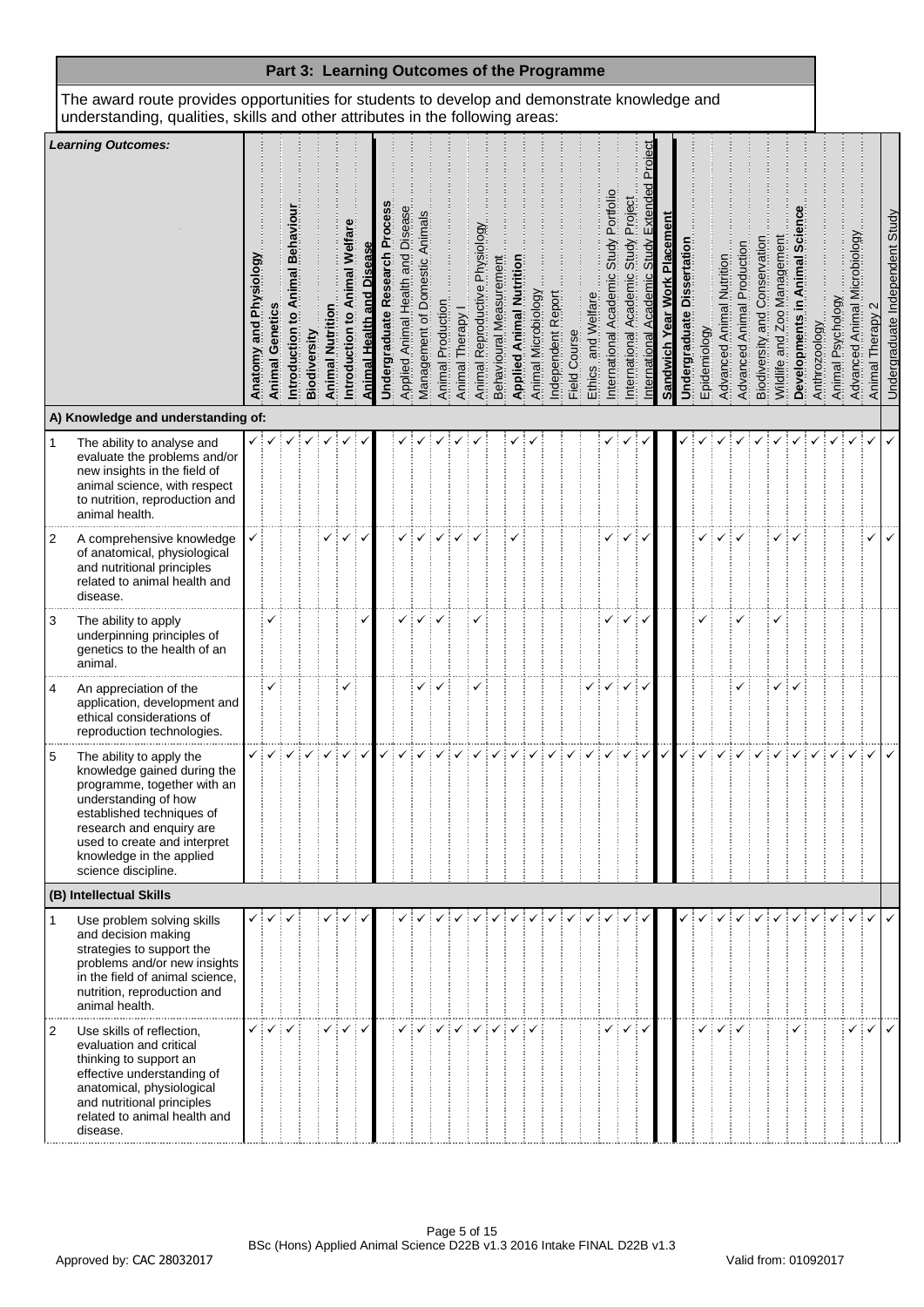| 3              | <b>Learning Outcomes:</b><br>Demonstrate the ability to                                                                                                                                                                                 | Anatomy and Physiology<br>✓┊ | <b>Animal Genetics</b><br>$\checkmark$ | Introduction | Biodiversity                       | Nutriti<br>Animal I | imal Welfar<br>$\overline{\mathbf{c}}$<br>Introduction | Animal Health and Disease | ဒ်ခော<br>՟<br>Research<br>Undergraduate | Applied Animal Health and Disease | Management of Domestic Animals<br>✓ | Animal Production | Animal Therapy | Physiology<br>Animal Reproductive | Behavioural Measurement | <b>Applied Animal Nutrition</b> | Animal Microbiology | Independent Report | Field Course | and Welfare<br>Ethics | Portfolio<br>Study<br>International Academic<br>✓ | Project<br>Study<br>Academic<br>International<br>✓               | roie<br>௳<br>Extend<br>Study<br>International Academic<br>✓ | Placement<br><b>Sandwich Year Work</b> | <b>Dissertation</b><br>Undergraduate | Epidemiology | Nutrition<br>Advanced Animal | Production<br>Advanced Animal | and Conservation<br>Biodiversity | Management<br>Wildlife and Zoo<br>✓ | ξĪ<br>Developments | Anthrozoology | Animal Psychology | crobiology<br>Advanced Animal M | Animal Therapy                         | Undergraduate Independent Study |
|----------------|-----------------------------------------------------------------------------------------------------------------------------------------------------------------------------------------------------------------------------------------|------------------------------|----------------------------------------|--------------|------------------------------------|---------------------|--------------------------------------------------------|---------------------------|-----------------------------------------|-----------------------------------|-------------------------------------|-------------------|----------------|-----------------------------------|-------------------------|---------------------------------|---------------------|--------------------|--------------|-----------------------|---------------------------------------------------|------------------------------------------------------------------|-------------------------------------------------------------|----------------------------------------|--------------------------------------|--------------|------------------------------|-------------------------------|----------------------------------|-------------------------------------|--------------------|---------------|-------------------|---------------------------------|----------------------------------------|---------------------------------|
|                | apply critical evaluation and<br>informed decision making<br>when discussing modern<br>reproductive techniques<br>used in the animal industries.                                                                                        |                              |                                        |              |                                    |                     |                                                        |                           |                                         |                                   |                                     |                   |                |                                   |                         |                                 |                     |                    |              |                       |                                                   |                                                                  |                                                             |                                        |                                      |              |                              |                               |                                  |                                     |                    |               |                   |                                 |                                        |                                 |
| 4              | Demonstrate the ability to<br>undertake sustained study<br>applying deeper cognitive<br>learning to an aspect of<br>animal science.                                                                                                     |                              |                                        |              |                                    |                     |                                                        |                           |                                         |                                   |                                     |                   |                |                                   |                         |                                 |                     |                    |              |                       |                                                   |                                                                  | $\checkmark$                                                | $\checkmark$                           |                                      |              |                              |                               |                                  |                                     |                    |               |                   |                                 |                                        |                                 |
| $\overline{5}$ | Critically evaluate an aspect<br>of animal science based on<br>systematic rigorous research<br>processes which highlights<br>both implications and<br>recommendations for<br>developing current and future<br>practice.                 |                              |                                        |              |                                    |                     |                                                        |                           |                                         |                                   |                                     |                   |                |                                   |                         |                                 |                     |                    |              |                       |                                                   |                                                                  | ✓                                                           |                                        |                                      |              |                              |                               |                                  |                                     |                    |               |                   |                                 |                                        |                                 |
| 6              | Use skills of reflection,<br>evaluation and critical<br>thinking to support an<br>effective understanding of<br>current legislation in relevant<br>agricultural and animal<br>related polices both in the<br>United Kingdom and Europe. |                              |                                        |              |                                    |                     | ✓                                                      |                           |                                         |                                   |                                     |                   |                |                                   |                         |                                 |                     |                    |              |                       |                                                   | ✓                                                                | ✓                                                           | $\checkmark$                           |                                      |              |                              |                               |                                  |                                     |                    |               |                   |                                 |                                        |                                 |
| 7              | Demonstrate a commitment<br>to continuing professional<br>development and lifelong<br>learning through the<br>development of skills in<br>relation to self directed and<br>independent study.                                           |                              | $\checkmark$ : $\checkmark$ :          |              | $\checkmark:\checkmark:\checkmark$ |                     | $\sqrt{2}$                                             |                           |                                         |                                   |                                     |                   |                |                                   |                         |                                 |                     |                    |              |                       |                                                   | $\checkmark$ $\checkmark$ $\checkmark$ $\checkmark$ $\checkmark$ |                                                             |                                        |                                      |              |                              |                               |                                  |                                     |                    |               |                   |                                 | $\checkmark$ $\checkmark$ $\checkmark$ |                                 |
|                | (C) Subject/Professional/Practical Skills                                                                                                                                                                                               |                              |                                        |              |                                    |                     |                                                        |                           |                                         |                                   |                                     |                   |                |                                   |                         |                                 |                     |                    |              |                       |                                                   |                                                                  |                                                             |                                        |                                      |              |                              |                               |                                  |                                     |                    |               |                   |                                 |                                        |                                 |
| $\mathbf{1}$   | Undertake skilled and<br>competent evaluative and<br>practical animal science<br>skills;                                                                                                                                                |                              | $\checkmark$ $\checkmark$ :            |              | $\checkmark$ : $\checkmark$ :      |                     | ✓┊✓                                                    | $\checkmark$              |                                         |                                   |                                     |                   |                |                                   |                         |                                 |                     |                    | ✓            |                       |                                                   |                                                                  | ✓                                                           |                                        |                                      |              |                              |                               |                                  |                                     |                    |               |                   |                                 |                                        |                                 |
| $\overline{2}$ | Communicate effectively with<br>individuals, establishing<br>professional and ethical<br>relationships;                                                                                                                                 | $\checkmark$                 |                                        |              |                                    |                     |                                                        |                           |                                         |                                   |                                     |                   |                |                                   |                         |                                 |                     |                    |              |                       |                                                   |                                                                  | $\checkmark$                                                |                                        |                                      |              |                              |                               |                                  |                                     |                    |               |                   |                                 |                                        |                                 |
| 3              | Maintain the standards and<br>practices required of the<br>industry;                                                                                                                                                                    |                              | $\checkmark$ $\checkmark$ :            |              | $\checkmark$ is $\checkmark$       | $\checkmark$        | $\checkmark$                                           | $\checkmark$              |                                         |                                   |                                     |                   |                |                                   |                         |                                 |                     |                    |              |                       |                                                   | ✓┊                                                               | $\checkmark$                                                | $\checkmark$                           | ✓                                    |              |                              |                               |                                  |                                     |                    |               |                   |                                 |                                        |                                 |
| 4              | Recognise moral/ethical<br>dilemmas and issues;                                                                                                                                                                                         |                              |                                        |              |                                    |                     |                                                        | ✓┊✓                       |                                         |                                   | ✓┊✓                                 |                   |                |                                   |                         |                                 |                     |                    |              |                       |                                                   | $\checkmark$ $\checkmark$ $\checkmark$ $\checkmark$              |                                                             |                                        |                                      |              |                              |                               |                                  |                                     | ✓┊✓                |               |                   |                                 |                                        |                                 |
| 5              | Perform professional tasks<br>exercising personal<br>responsibility and a capacity<br>to make decisions<br>appropriate to the role in the<br>animal science industries.                                                                 | ✓┊                           |                                        |              |                                    |                     | ✓                                                      | $\checkmark$              |                                         |                                   |                                     |                   |                |                                   |                         |                                 |                     |                    |              |                       |                                                   |                                                                  | $\checkmark$                                                | $\checkmark$                           | ✓                                    |              |                              |                               |                                  |                                     |                    |               |                   |                                 |                                        |                                 |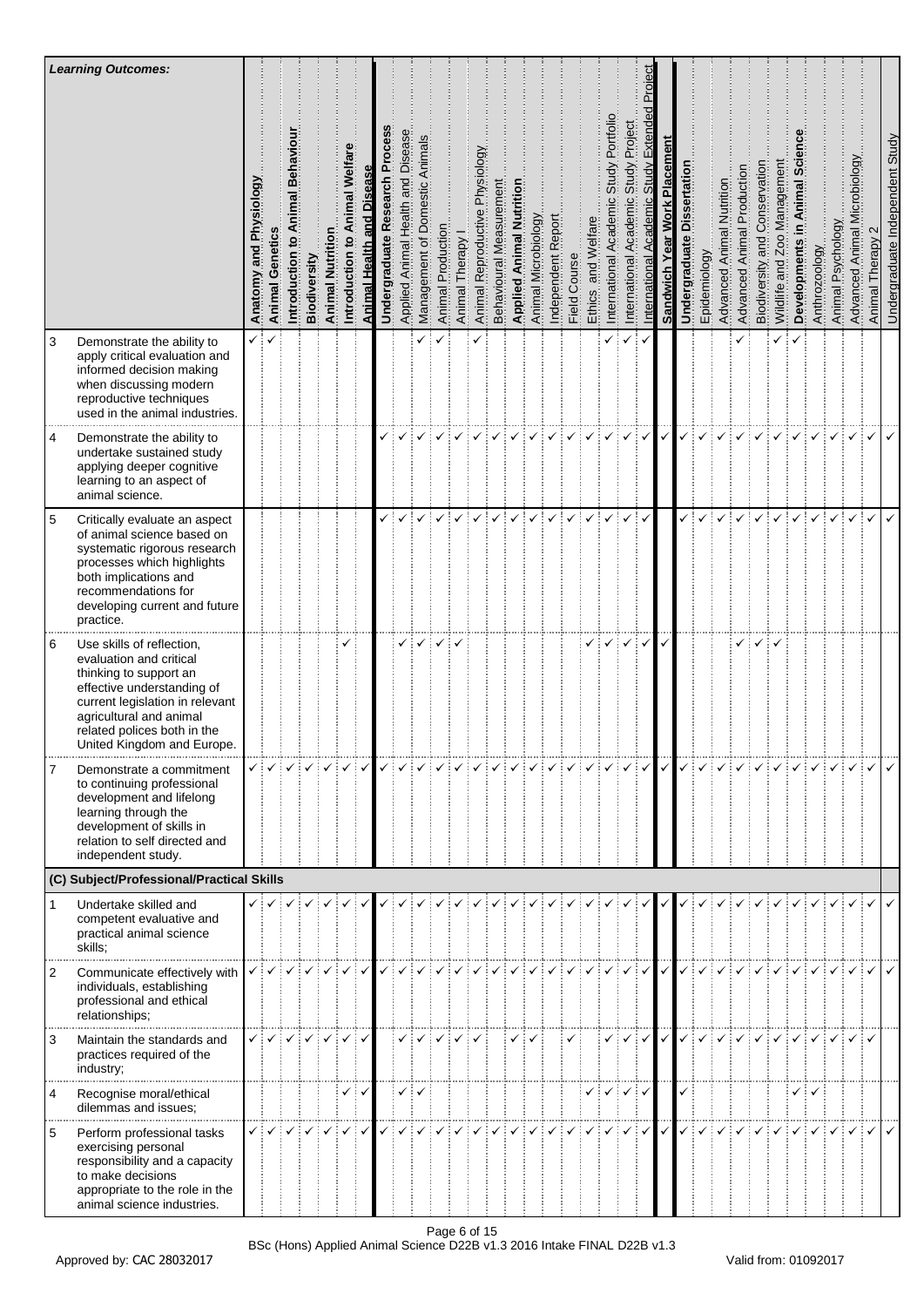|   | <b>Learning Outcomes:</b><br>(D) Transferable skills and other attributes                                                                                        | § | Geneti<br>Animal                                                                           |    | Biodiversity | Animal       | <b>T</b><br>ntroduction | <u>\nimal Health</u> | Research<br><b>Undergraduate</b> | Disease<br>Health and<br><b>Applied Animal</b> | of Domestic Animals<br>Management | Production<br>Animal | Therapy<br>Animal | Physiology<br>Reproductive<br>Animal | rement<br>Measu<br>Behavioural | <b>Animal Nut</b><br>Applied | Animal Microbiology | Repor<br>ndependent | Course<br>Field | and Well<br>Ethics                                                                                                                                                                                                                                                                                                                                                                                                                                          | Portfoll<br>Study<br>Academ<br>nternational | Project<br>Study<br>$\mathbf{\circ}$<br>Academ<br>nternational | α            | Placemen<br><b>Work</b><br>Sandwich Year | Dissertation<br>Jndergraduate | Epidemiology | Nutrition<br>Advanced Animal | Production<br>Animal<br>Advanced | Conservatio<br>and<br>Biodiversity | Management<br>200<br>Wildlife and | lopment<br>Devel | Anthrozoology | Psychol<br>Animal | K6opi<br>ē<br>⋝<br>Animal | Therapy<br>Animal                                                                                                                                                                                                                                                                                                                                                                                                     | Undergraduate Independent Study |
|---|------------------------------------------------------------------------------------------------------------------------------------------------------------------|---|--------------------------------------------------------------------------------------------|----|--------------|--------------|-------------------------|----------------------|----------------------------------|------------------------------------------------|-----------------------------------|----------------------|-------------------|--------------------------------------|--------------------------------|------------------------------|---------------------|---------------------|-----------------|-------------------------------------------------------------------------------------------------------------------------------------------------------------------------------------------------------------------------------------------------------------------------------------------------------------------------------------------------------------------------------------------------------------------------------------------------------------|---------------------------------------------|----------------------------------------------------------------|--------------|------------------------------------------|-------------------------------|--------------|------------------------------|----------------------------------|------------------------------------|-----------------------------------|------------------|---------------|-------------------|---------------------------|-----------------------------------------------------------------------------------------------------------------------------------------------------------------------------------------------------------------------------------------------------------------------------------------------------------------------------------------------------------------------------------------------------------------------|---------------------------------|
| 1 | Communicate effectively with                                                                                                                                     |   | $\checkmark$ $\checkmark$ $\checkmark$ $\checkmark$                                        |    |              |              |                         |                      |                                  |                                                |                                   |                      |                   |                                      |                                |                              |                     |                     |                 |                                                                                                                                                                                                                                                                                                                                                                                                                                                             |                                             |                                                                |              |                                          |                               |              |                              |                                  |                                    |                                   |                  |               |                   |                           |                                                                                                                                                                                                                                                                                                                                                                                                                       |                                 |
|   | a wide range of individuals<br>using a variety of means;                                                                                                         |   |                                                                                            |    |              |              |                         |                      |                                  |                                                |                                   |                      |                   |                                      |                                |                              |                     |                     |                 |                                                                                                                                                                                                                                                                                                                                                                                                                                                             |                                             |                                                                |              |                                          |                               |              |                              |                                  |                                    |                                   |                  |               |                   |                           |                                                                                                                                                                                                                                                                                                                                                                                                                       |                                 |
| 2 | Evaluate their own<br>academic, vocational and<br>professional performance;                                                                                      |   | ✓┊✓                                                                                        |    | $\checkmark$ | $\checkmark$ | ✓                       | $\checkmark$         |                                  |                                                |                                   |                      |                   |                                      |                                |                              |                     |                     | ✓               |                                                                                                                                                                                                                                                                                                                                                                                                                                                             | ✓                                           | $\checkmark$                                                   | $\checkmark$ | $\checkmark$                             |                               |              | ✓                            |                                  |                                    | ✓                                 |                  |               |                   |                           |                                                                                                                                                                                                                                                                                                                                                                                                                       |                                 |
| 3 | Utilise problem solving skills<br>in a variety of theoretical and<br>practical situations;                                                                       |   |                                                                                            |    |              |              |                         |                      |                                  |                                                |                                   |                      |                   |                                      |                                |                              |                     |                     |                 |                                                                                                                                                                                                                                                                                                                                                                                                                                                             |                                             |                                                                |              |                                          |                               |              |                              |                                  |                                    |                                   |                  |               |                   |                           |                                                                                                                                                                                                                                                                                                                                                                                                                       |                                 |
| 4 | Manage change effectively<br>and respond to changing<br>demands;                                                                                                 |   | ✓┊✓                                                                                        | ✓┊ | $\checkmark$ | $\checkmark$ | ✓                       |                      |                                  |                                                |                                   |                      |                   |                                      |                                |                              |                     |                     |                 |                                                                                                                                                                                                                                                                                                                                                                                                                                                             |                                             | ✓                                                              | ✓            |                                          |                               |              |                              |                                  |                                    |                                   | ✓                |               | $\checkmark$      | ✓┊                        |                                                                                                                                                                                                                                                                                                                                                                                                                       |                                 |
| 5 | Take responsibility for<br>personal and professional<br>learning and development;                                                                                |   |                                                                                            |    |              |              |                         |                      |                                  |                                                |                                   |                      |                   |                                      |                                |                              |                     |                     |                 |                                                                                                                                                                                                                                                                                                                                                                                                                                                             |                                             | ✓                                                              | $\checkmark$ | $\checkmark$                             | ✓                             |              |                              |                                  |                                    |                                   |                  |               |                   |                           |                                                                                                                                                                                                                                                                                                                                                                                                                       |                                 |
| 6 | Manage time, prioritise<br>workloads and recognise and<br>manage personal emotions<br>and stress;                                                                |   |                                                                                            |    |              |              | $\checkmark$            | $\checkmark$         |                                  |                                                |                                   |                      |                   |                                      |                                |                              |                     |                     |                 |                                                                                                                                                                                                                                                                                                                                                                                                                                                             |                                             | ✓                                                              | $\checkmark$ | $\checkmark$                             |                               |              |                              |                                  |                                    |                                   |                  |               |                   |                           |                                                                                                                                                                                                                                                                                                                                                                                                                       |                                 |
| 7 | Understand career<br>opportunities and challenges<br>ahead and begin to plan a<br>career path;                                                                   |   | ✓┆✓                                                                                        |    | $\checkmark$ | $\checkmark$ |                         | $\checkmark$         | ✓                                |                                                |                                   |                      |                   |                                      |                                |                              |                     |                     |                 | ✓                                                                                                                                                                                                                                                                                                                                                                                                                                                           | $\checkmark$                                | $\checkmark$                                                   | $\checkmark$ | $\checkmark$                             |                               |              |                              |                                  |                                    |                                   |                  |               |                   |                           |                                                                                                                                                                                                                                                                                                                                                                                                                       |                                 |
| 8 | Use information<br>management skills, for<br>example: information<br>technology, library<br>resources, the use of<br>information technology in the<br>workplace. |   | $\checkmark$ $\checkmark$ $\checkmark$ $\checkmark$ $\checkmark$ $\checkmark$ $\checkmark$ |    |              | $\checkmark$ |                         |                      |                                  |                                                |                                   |                      |                   |                                      |                                |                              |                     |                     |                 | $\mathcal{L}[\mathcal{L}[\mathcal{L}[\mathcal{L}[\mathcal{L}[\mathcal{L}[\mathcal{L}[\mathcal{L}[\mathcal{L}[\mathcal{L}[\mathcal{L}[\mathcal{L}[\mathcal{L}[\mathcal{L}[\mathcal{L}[\mathcal{L}[\mathcal{L}[\mathcal{L}[\mathcal{L}[\mathcal{L}[\mathcal{L}[\mathcal{L}[\mathcal{L}[\mathcal{L}[\mathcal{L}[\mathcal{L}[\mathcal{L}[\mathcal{L}[\mathcal{L}[\mathcal{L}[\mathcal{L}[\mathcal{L}[\mathcal{L}[\mathcal{L}[\mathcal{L}[\mathcal{L}[\mathcal{$ |                                             |                                                                |              |                                          |                               |              |                              |                                  |                                    |                                   |                  |               |                   |                           | $\begin{array}{c} \begin{array}{c} \sqrt{3} & \sqrt{3} \\ \sqrt{3} & \sqrt{3} \end{array} \end{array} \begin{array}{c} \begin{array}{c} \sqrt{3} & \sqrt{3} \\ \sqrt{3} & \sqrt{3} \end{array} \end{array} \begin{array}{c} \begin{array}{c} \sqrt{3} & \sqrt{3} \\ \sqrt{3} & \sqrt{3} \end{array} \end{array} \begin{array}{c} \begin{array}{c} \sqrt{3} & \sqrt{3} \\ \sqrt{3} & \sqrt{3} \end{array} \end{array}$ |                                 |

#### **Part 4: Student Learning and Student Support**

*Teaching and learning strategies to enable learning outcomes to be achieved and demonstrated* At UWE, Bristol there is a policy for a minimum average requirement of 12 hours/week contact time over the course of the full undergraduate programme. This contact time encompasses a range of face to face activities as described below. In addition a range of other learning activities will be embedded within the programme which, together with the contact time, will enable learning outcomes to be achieved and demonstrated.

On the BSc (Hons) Applied Animal Science programme there is a mixture of teaching approaches including:

### *Scheduled learning*

Includes lectures, seminars, tutorials, project supervision, demonstration, practical classes and workshops; fieldwork; external visits; work based learning; supervised time in studio/workshop. Scheduled sessions may vary slightly depending on the module choices made.

### *Independent learning*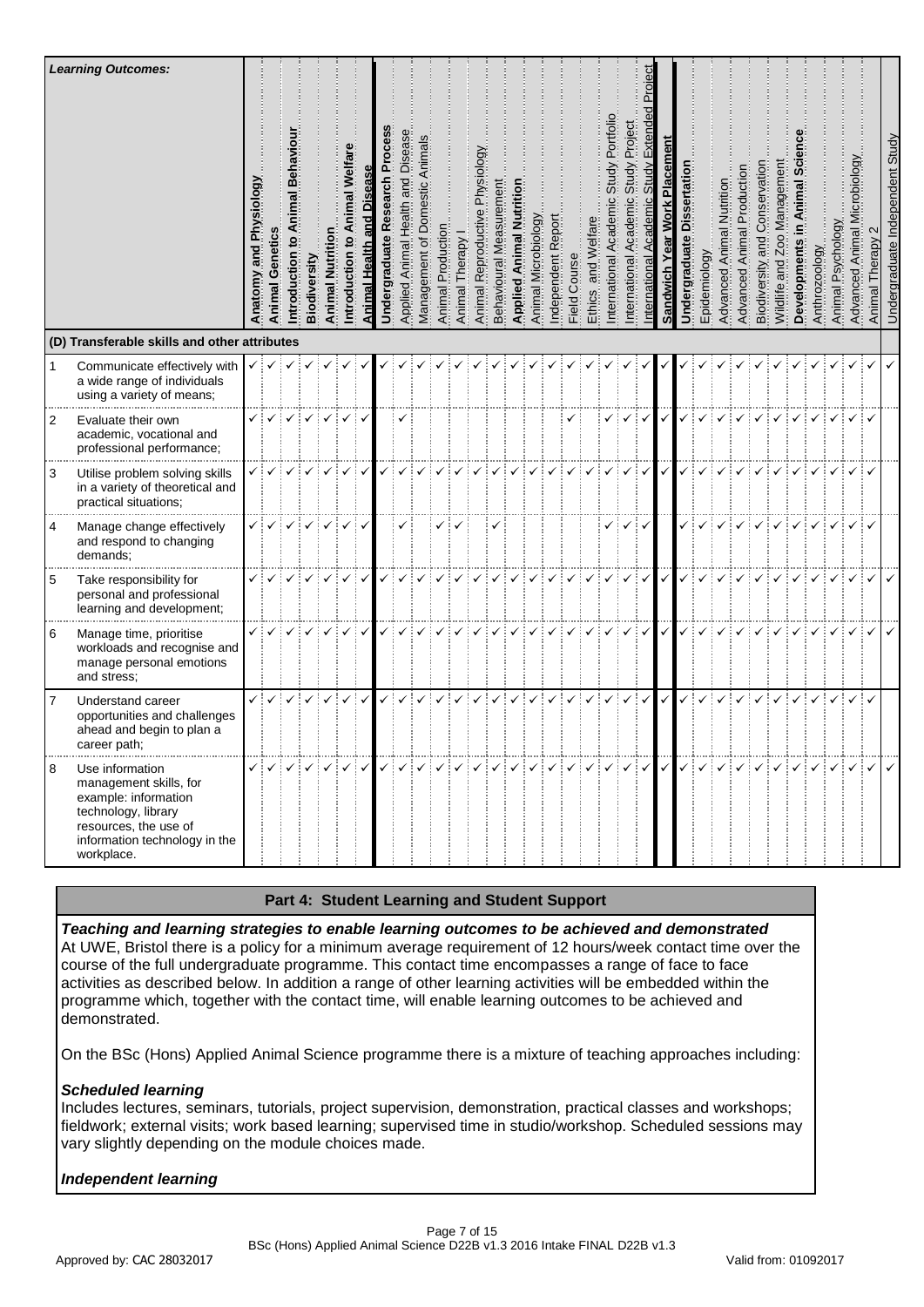Includes hours engaged with essential reading, case study preparation, assignment preparation and completion etc. Scheduled sessions may vary slightly depending on the module choices made.

## *Placement learning*

May include a placement in industry when completing the Work Placement module.

## *International Academic Study*

Within this programme there is an opportunity to gain academic credit for a period of studying abroad. The student would be supported to identify an opportunity of interest, which may be with established College partners or by individual arrangement. All periods of study abroad would have to meet the College's requirements before enrolment on the International Academic Study opportunity modules.

### *Virtual Learning Environment (VLE) (or equivalent)*

This specification is supported by a VLE where students will be able to find all necessary module information. Direct links to information sources will also be provided from within the VLE.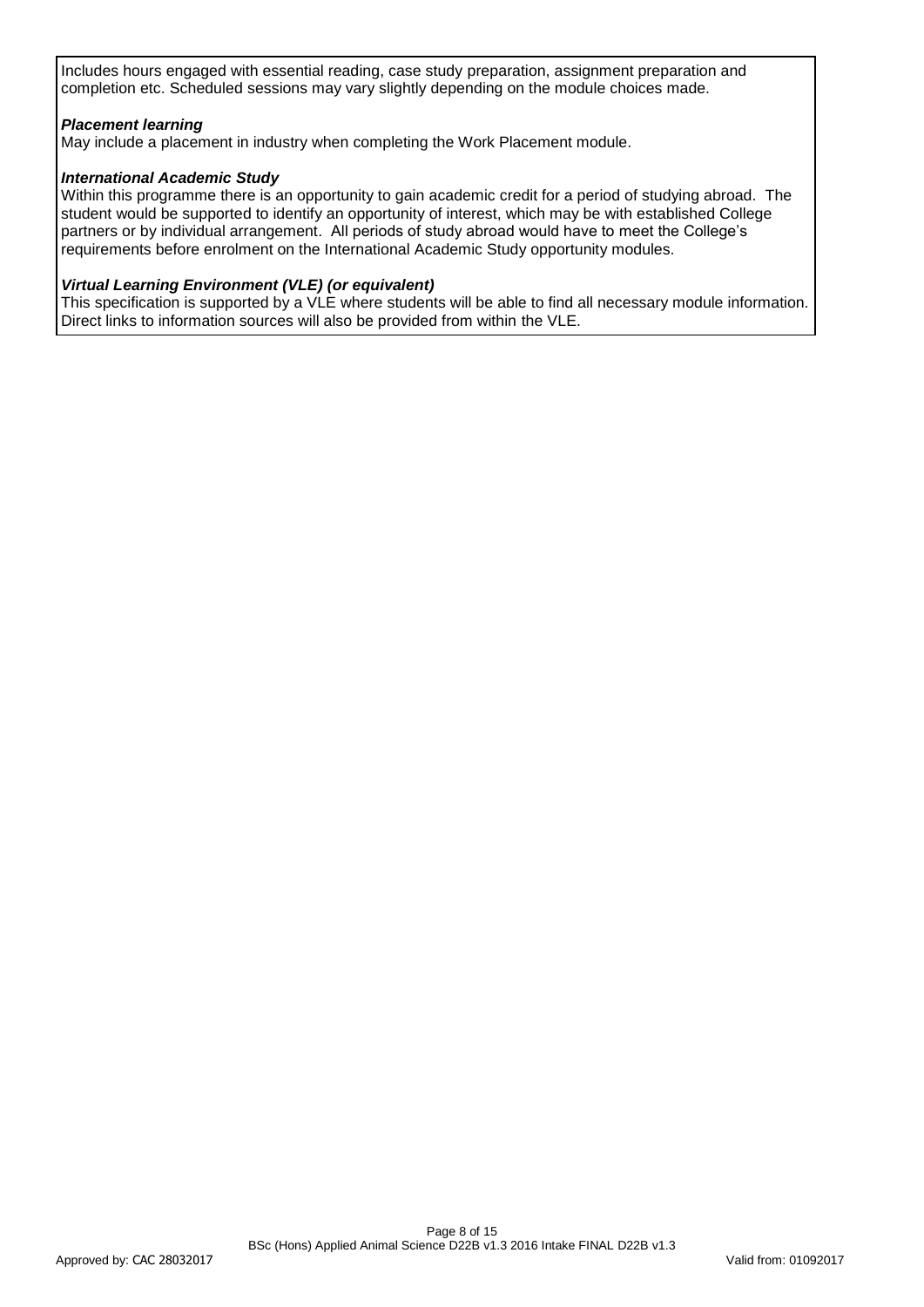#### *Careers*

To support learner's career preparations, careers personnel visit Hartpury on a regular basis and the students can use all the on line resources. Tutors will also offer subject specific careers advice through module sessions or individual tutorials. Careers Fairs are arranged periodically to allow students to engage directly with employers from the industry sector.

## **Description of any Distinctive Features**

The purpose of the programme is to provide a balance of academic study and practical learning that is intellectually challenging, vocationally relevant, and provides a foundation for pursuing a career within the animal industry. The student will be equipped with the ability and knowledge required by employers. The programme has been designed to build on the competencies of a wide spectrum of students who should be capable of taking up appropriate positions of responsibility within the varied range of enterprises to be found within the animal based industries. Practicals and industry based visits will underpin the students' academic knowledge whilst giving the student the opportunity to practice and develop practical skills required.

Core modules in year 1 provide the student with a basic understanding of the physiology of animals in relation to anatomy, nutrition and reproductive technology as well as developing investigative skills for research. This knowledge is extended in the subsequent modules in year 2 with the option modules enabling the student to specialise in areas of particular interest to them, for example wildlife conservation, animal health and welfare, animal production and breeding, animal management and nutrition. These themes will be further developed in final year modules with an increased focus on research and independent study to enable progression to further study and application to industry.

Work in the laboratory and field provides students with experience in the application of the theories learned in lectures. The programme utilises the extensive land and animal facilities present on site including the farm (which includes a diary unit, a flock of Romney X Cheviots sheep and a red deer herd) and the animal care department (which has an extensive range of small and large mammals and vivarium species including reptiles, amphibians and invertebrates). Guest lecturers and visits to external organisations (including Bristol Zoo, Sequani, Guide Dogs etc.) allow students to appreciate how these theories are applied in commercial organisations and real-life situations.

There are also two optional residential field trips available as part of the programme. A field course module to South Africa runs in the second year of the programme. This provides students with an opportunity to explore African ecology and ethology. In the third year of the course there is a residential visit to Marwell Wildlife Park that is part of the Wildlife and Zoo Management module. This trip enables students to identify and evaluate the environmental and behavioural needs of a range of non-domestic animal species and provides the opportunity to investigate the necessary criteria for the reintroduction of animals into the wild.

After consultation with the Vocational Panel members it was recommended that students have the opportunity to engage with the animal industry in the form of a placement. As a result, students will be encouraged to undertake an optional placement module where they will gain both practical and business knowledge in the animal industry.

Learners will be supported throughout the programme via online web-based support such as the VLE, electronic resources through the Hartpury Learning Resource Centre and individual tutorial sessions with a designated tutor.

Through complementary studies students are able to acquire generic professional qualifications such as first aid, health and safety, and risk assessment, alongside industry specific certificates such as Safe Use of Veterinary Medicines. As well as being able to join the UWE Students Union and associated societies, it will also be possible to join the Land and Animal Biology Society (LABS) which is administered by Hartpury students, in order to offer animal and land-based activities to complement formal programme studies.

This programme offers the opportunity for students to undertake an approved Exchange Programme, for an agreed period (one/two semesters), of overseas study at a higher education institution studying modules appropriate to their programme aims and which have been pre-approved by the Programme Manager. The Exchange Programme is dependent on an approved agreement between Hartpury College and an approved International Institution for BSc (Hons) Animal Science.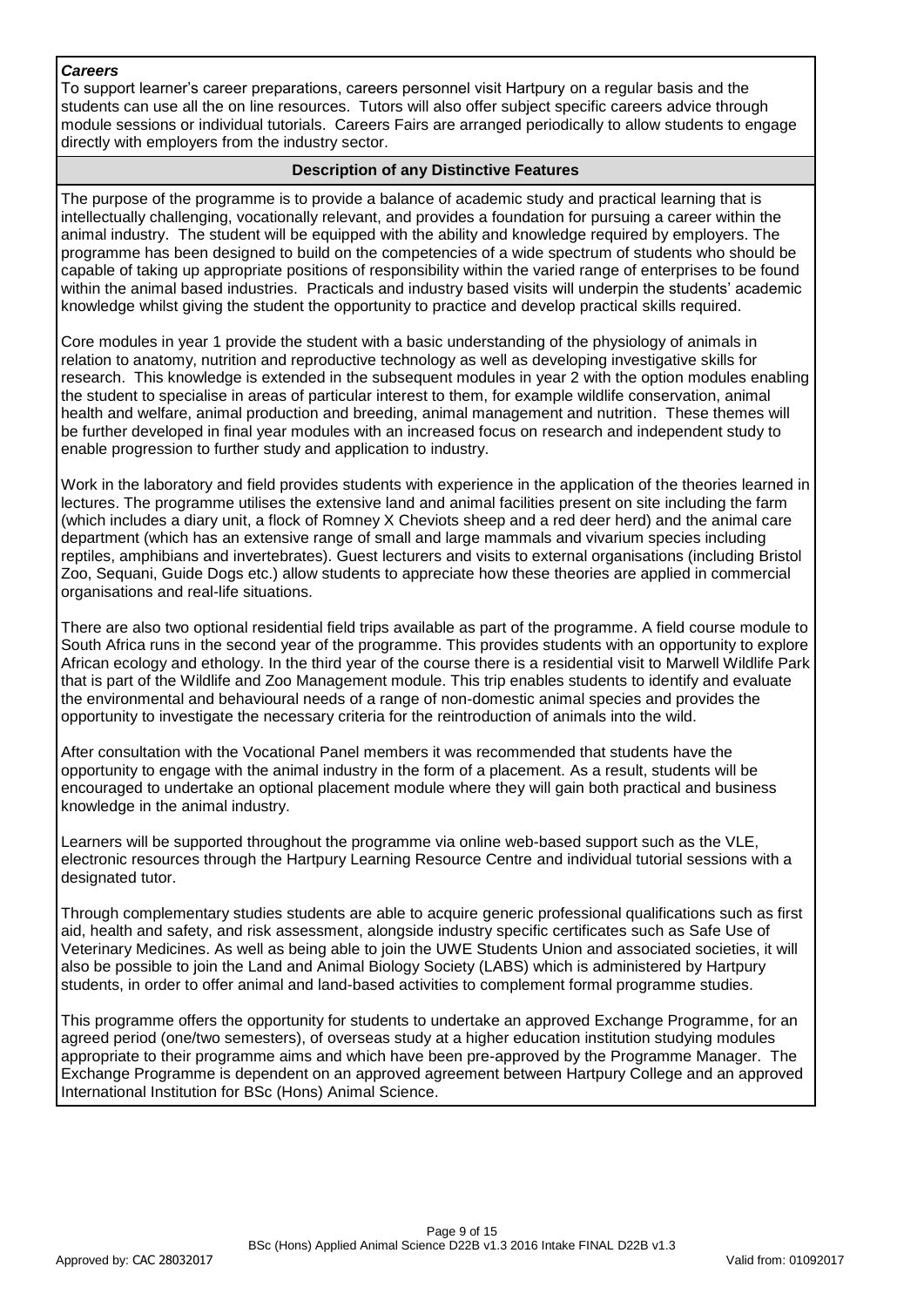#### **Part 5: Assessment**

Approved variant to University [Academic Regulations and Procedures](http://www1.uwe.ac.uk/students/academicadvice/assessments/regulationsandprocedures.aspx)

#### **Assessment Strategy**

Assessment strategy to enable the learning outcomes to be achieved and demonstrated:

Individuals learn through different methods, hence a range of teaching and assessment techniques are used throughout the programme. Theoretical lectures, practicals (computer based, laboratory, farm and estate), seminars and debates, industry based visits and guest speakers from within the industry enhance the students' academic knowledge, whilst giving the student the opportunity to practice and develop applied skills needed for industry. Module assessments are designed to apply the knowledge and experience gained from these learning opportunities to a real world context using a range of skills.

In line with the College's commitment to facilitating equal opportunities, a student may apply for alternative means of assessment if appropriate. Each application will be considered on an individual basis taking into account learning and assessment needs. For further information regarding this please refer to the VLE.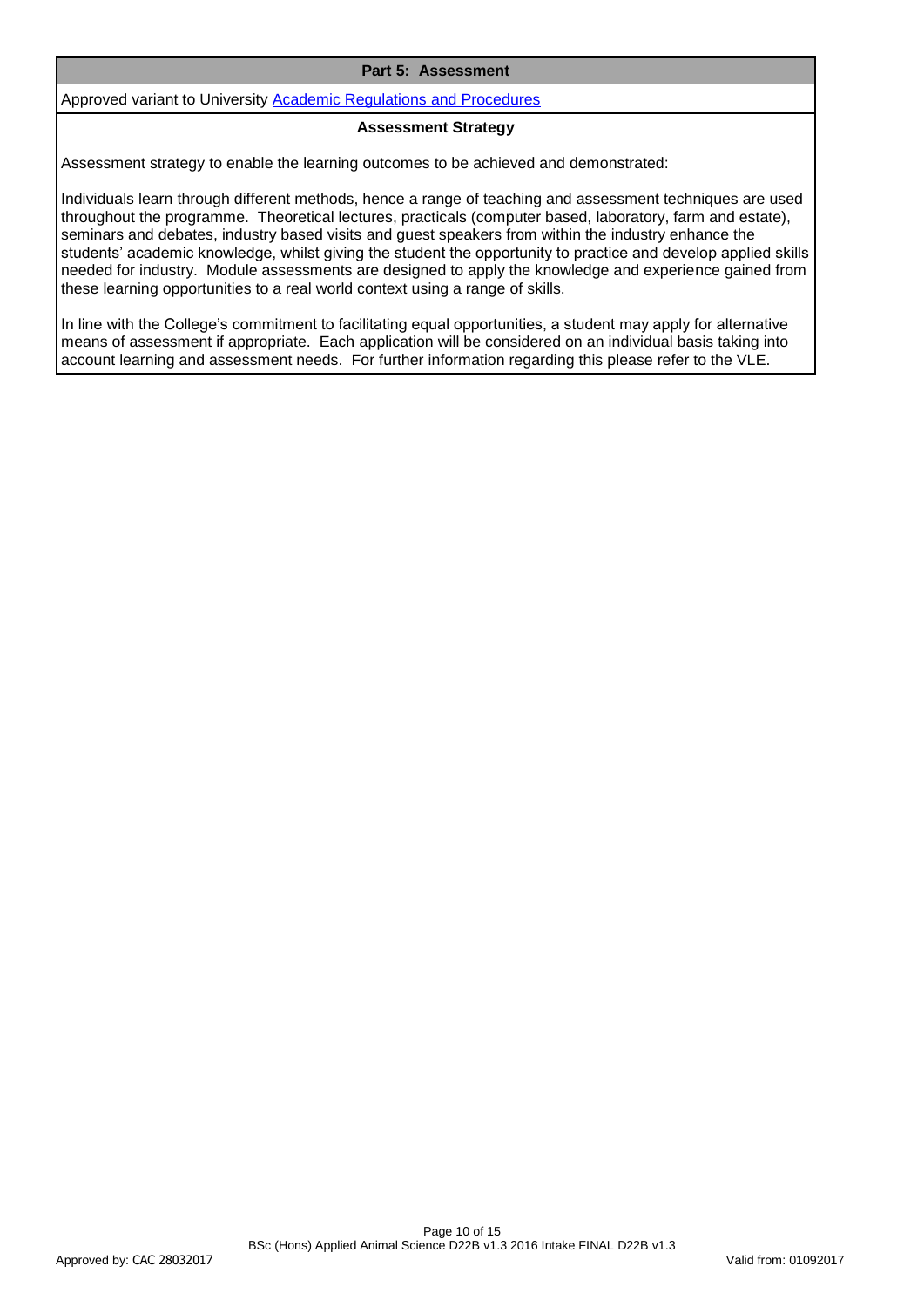| <b>Compulsory</b><br><b>Modules</b><br>Level 1<br>Biodiversity<br><b>Compulsory</b><br><b>Modules</b><br>Level <sub>2</sub><br><b>Optional</b><br>Modules<br><b>Disease</b> | assignments, reports/projects, laboratory/field notebooks. These are detailed in the following assessment map:<br>Assessment Map for BSc (Hons) Applied Animal Science/BSc (Hons) Applied Animal Science (SW)<br>Anatomy and Physiology<br><b>Animal Nutrition</b><br><b>Animal Genetics</b><br>Introduction to Animal Behaviour<br><b>Introduction to Animal Welfare</b><br>Animal Health and Disease<br><b>Applied Animal Nutrition</b><br>Undergraduate Research Process<br>Applied Animal Health and | <b>Unseen Written</b><br>Exam<br>A (50)<br>A (50)<br>A (40)<br>A(50)<br>A (50)<br>A (70)<br>A (50)<br>A(60) | Open Book<br>Written Exam | In-class Written<br>Test | Practical Exam<br>A (25) | Type of Assessment*<br><b>Practical Skills</b><br>Assessment | <b>Oral assessment</b><br>and/or<br>Α<br>(100) | Assignment<br><b>Nritten</b><br>B(60)<br>B(50) | Report / Project<br>B(25)<br>B (50)<br>B(50) | <b>Dissertation</b> | Portfolio  |
|-----------------------------------------------------------------------------------------------------------------------------------------------------------------------------|----------------------------------------------------------------------------------------------------------------------------------------------------------------------------------------------------------------------------------------------------------------------------------------------------------------------------------------------------------------------------------------------------------------------------------------------------------------------------------------------------------|-------------------------------------------------------------------------------------------------------------|---------------------------|--------------------------|--------------------------|--------------------------------------------------------------|------------------------------------------------|------------------------------------------------|----------------------------------------------|---------------------|------------|
|                                                                                                                                                                             |                                                                                                                                                                                                                                                                                                                                                                                                                                                                                                          |                                                                                                             |                           |                          |                          |                                                              |                                                |                                                |                                              |                     |            |
|                                                                                                                                                                             |                                                                                                                                                                                                                                                                                                                                                                                                                                                                                                          |                                                                                                             |                           |                          |                          |                                                              |                                                |                                                |                                              |                     |            |
|                                                                                                                                                                             |                                                                                                                                                                                                                                                                                                                                                                                                                                                                                                          |                                                                                                             |                           |                          |                          |                                                              |                                                |                                                |                                              |                     |            |
|                                                                                                                                                                             |                                                                                                                                                                                                                                                                                                                                                                                                                                                                                                          |                                                                                                             |                           |                          |                          |                                                              |                                                |                                                |                                              |                     |            |
|                                                                                                                                                                             |                                                                                                                                                                                                                                                                                                                                                                                                                                                                                                          |                                                                                                             |                           |                          |                          |                                                              |                                                |                                                |                                              |                     |            |
|                                                                                                                                                                             |                                                                                                                                                                                                                                                                                                                                                                                                                                                                                                          |                                                                                                             |                           |                          |                          |                                                              |                                                |                                                |                                              |                     |            |
|                                                                                                                                                                             |                                                                                                                                                                                                                                                                                                                                                                                                                                                                                                          |                                                                                                             |                           |                          |                          |                                                              |                                                |                                                |                                              |                     |            |
|                                                                                                                                                                             |                                                                                                                                                                                                                                                                                                                                                                                                                                                                                                          |                                                                                                             |                           |                          |                          |                                                              |                                                |                                                |                                              |                     |            |
|                                                                                                                                                                             |                                                                                                                                                                                                                                                                                                                                                                                                                                                                                                          |                                                                                                             |                           |                          |                          |                                                              |                                                |                                                | B(30)                                        |                     |            |
|                                                                                                                                                                             |                                                                                                                                                                                                                                                                                                                                                                                                                                                                                                          |                                                                                                             |                           |                          |                          |                                                              |                                                |                                                | B (50)<br>A                                  |                     |            |
|                                                                                                                                                                             |                                                                                                                                                                                                                                                                                                                                                                                                                                                                                                          |                                                                                                             |                           |                          |                          |                                                              |                                                |                                                | (100)                                        |                     |            |
| Level <sub>2</sub>                                                                                                                                                          |                                                                                                                                                                                                                                                                                                                                                                                                                                                                                                          |                                                                                                             |                           |                          |                          |                                                              |                                                | B(40)                                          |                                              |                     |            |
|                                                                                                                                                                             | <b>Management of Domestic Animals</b>                                                                                                                                                                                                                                                                                                                                                                                                                                                                    |                                                                                                             |                           |                          |                          | A(30)                                                        |                                                | B (70)                                         |                                              |                     |            |
|                                                                                                                                                                             | <b>Animal Production</b><br>Animal Therapy 1                                                                                                                                                                                                                                                                                                                                                                                                                                                             | A(50)                                                                                                       |                           |                          |                          |                                                              | A<br>(100)                                     |                                                | B(50)                                        |                     |            |
|                                                                                                                                                                             | Animal Reproductive Physiology<br><b>Behavioural Measurement</b>                                                                                                                                                                                                                                                                                                                                                                                                                                         | A (50)                                                                                                      |                           | A<br>(100)               |                          |                                                              |                                                | B(50)                                          |                                              |                     |            |
|                                                                                                                                                                             | Animal Microbiology                                                                                                                                                                                                                                                                                                                                                                                                                                                                                      | A (30)                                                                                                      |                           | A (20)                   |                          |                                                              |                                                | B(50)                                          |                                              |                     |            |
|                                                                                                                                                                             | Independent Report                                                                                                                                                                                                                                                                                                                                                                                                                                                                                       |                                                                                                             | A (25)                    |                          |                          |                                                              |                                                |                                                | B (75)                                       |                     |            |
| <b>Field Course</b>                                                                                                                                                         |                                                                                                                                                                                                                                                                                                                                                                                                                                                                                                          |                                                                                                             |                           |                          |                          |                                                              | A (25)                                         |                                                | B (75)                                       |                     |            |
|                                                                                                                                                                             | <b>Ethics and Welfare</b>                                                                                                                                                                                                                                                                                                                                                                                                                                                                                | A (50                                                                                                       |                           |                          |                          |                                                              | B(50)                                          |                                                |                                              |                     |            |
| Portfolio                                                                                                                                                                   | International Academic Study                                                                                                                                                                                                                                                                                                                                                                                                                                                                             |                                                                                                             |                           |                          |                          |                                                              |                                                |                                                |                                              |                     | Α<br>(100) |
| Project                                                                                                                                                                     | International Academic Study                                                                                                                                                                                                                                                                                                                                                                                                                                                                             |                                                                                                             |                           |                          |                          |                                                              | A(25)                                          |                                                |                                              |                     | B (75)     |
|                                                                                                                                                                             | <b>International Academic Study</b><br><b>Extended Project</b>                                                                                                                                                                                                                                                                                                                                                                                                                                           |                                                                                                             |                           |                          |                          |                                                              | A(25)                                          |                                                |                                              |                     | B (75)     |
| <b>Optional</b><br>Year                                                                                                                                                     | Sandwich Year Work Placement                                                                                                                                                                                                                                                                                                                                                                                                                                                                             |                                                                                                             |                           |                          |                          |                                                              |                                                |                                                |                                              |                     | A<br>(100) |
| <b>Compulsory</b><br><b>Modules</b><br>Level 3                                                                                                                              | Developments in Animal Science<br>Undergraduate Dissertation                                                                                                                                                                                                                                                                                                                                                                                                                                             | A<br>(100)                                                                                                  |                           |                          |                          |                                                              |                                                |                                                |                                              |                     |            |
|                                                                                                                                                                             |                                                                                                                                                                                                                                                                                                                                                                                                                                                                                                          |                                                                                                             |                           |                          |                          |                                                              |                                                |                                                |                                              | (100)               |            |
| Optional<br><b>Modules</b>                                                                                                                                                  | <b>Advanced Animal Microbiology</b>                                                                                                                                                                                                                                                                                                                                                                                                                                                                      | A (50)                                                                                                      |                           |                          |                          | B(50)                                                        |                                                |                                                |                                              |                     |            |
| Level 3                                                                                                                                                                     | <b>Advanced Animal Nutrition</b>                                                                                                                                                                                                                                                                                                                                                                                                                                                                         | A (50)                                                                                                      |                           |                          |                          |                                                              |                                                |                                                | B(50)                                        |                     |            |
|                                                                                                                                                                             | <b>Advanced Animal Production</b>                                                                                                                                                                                                                                                                                                                                                                                                                                                                        | A (60)                                                                                                      |                           |                          |                          |                                                              |                                                | B (40)                                         |                                              |                     |            |
|                                                                                                                                                                             | Animal Psychology                                                                                                                                                                                                                                                                                                                                                                                                                                                                                        | A(60)                                                                                                       |                           |                          |                          |                                                              |                                                |                                                | B(40)                                        |                     |            |
|                                                                                                                                                                             | Animal Therapy 2<br>Anthrozoology                                                                                                                                                                                                                                                                                                                                                                                                                                                                        | A (75)                                                                                                      | A(100)                    |                          |                          |                                                              |                                                | B (25)                                         |                                              |                     |            |
|                                                                                                                                                                             | <b>Biodiversity and Conservation</b>                                                                                                                                                                                                                                                                                                                                                                                                                                                                     |                                                                                                             |                           |                          |                          |                                                              | A(30)                                          | B (70)                                         |                                              |                     |            |
| Epidemiology                                                                                                                                                                |                                                                                                                                                                                                                                                                                                                                                                                                                                                                                                          | A(60)                                                                                                       |                           |                          |                          |                                                              |                                                | B(40)                                          |                                              |                     |            |
|                                                                                                                                                                             | Wildlife and Zoo Management                                                                                                                                                                                                                                                                                                                                                                                                                                                                              |                                                                                                             |                           |                          |                          |                                                              | A (25)                                         | B (75)                                         |                                              |                     |            |
|                                                                                                                                                                             | Undergraduate Independent Study                                                                                                                                                                                                                                                                                                                                                                                                                                                                          |                                                                                                             |                           |                          |                          |                                                              |                                                |                                                | A<br>(100)                                   |                     |            |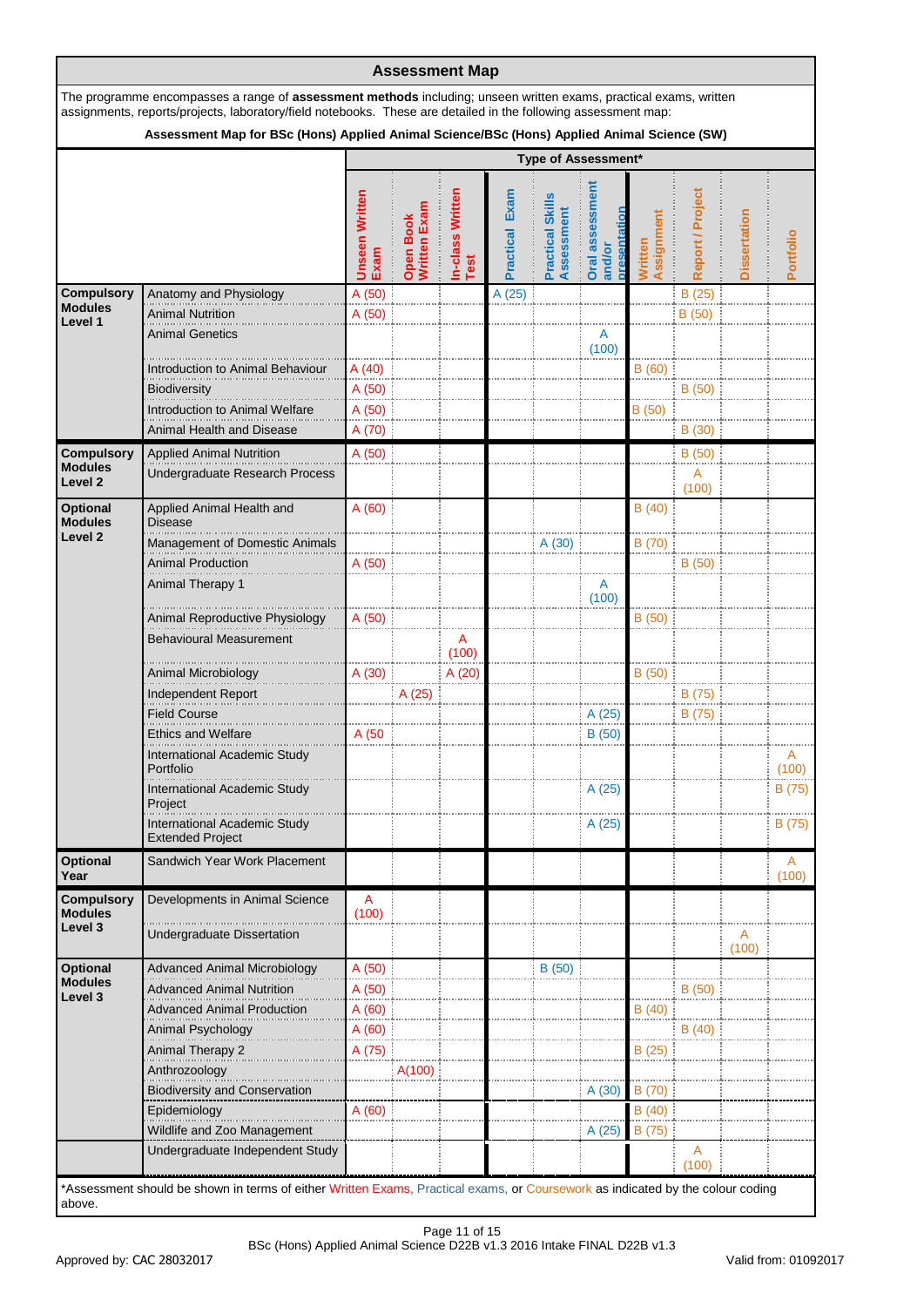#### **Part 6: Programme Structure**

This structure diagram demonstrates the student journey from Entry through to Graduation for a typical **full time student**, including:

- 1 level and credit requirements<br>
2 interim award requirements<br>
3 module diet, including compu
- interim award requirements
- 3 module diet, including compulsory and optional modules

| <b>ENTRY</b>      |                                  | <b>Compulsory Modules</b>                                                                                                                                                                                                                                                                      | <b>Optional Modules</b>                                                                                                                                                                                                                                                                                                                                                                                                                                                                                                                                                                                                                                                                                                      | <b>Interim Awards</b>                                                                                                                                                                                                                                                                                                                                                                                                                                                                                                                                                                                                                                                                                                                                                                                                                                                                                                                                                                                                                                                                                                                                                                  |
|-------------------|----------------------------------|------------------------------------------------------------------------------------------------------------------------------------------------------------------------------------------------------------------------------------------------------------------------------------------------|------------------------------------------------------------------------------------------------------------------------------------------------------------------------------------------------------------------------------------------------------------------------------------------------------------------------------------------------------------------------------------------------------------------------------------------------------------------------------------------------------------------------------------------------------------------------------------------------------------------------------------------------------------------------------------------------------------------------------|----------------------------------------------------------------------------------------------------------------------------------------------------------------------------------------------------------------------------------------------------------------------------------------------------------------------------------------------------------------------------------------------------------------------------------------------------------------------------------------------------------------------------------------------------------------------------------------------------------------------------------------------------------------------------------------------------------------------------------------------------------------------------------------------------------------------------------------------------------------------------------------------------------------------------------------------------------------------------------------------------------------------------------------------------------------------------------------------------------------------------------------------------------------------------------------|
|                   | $\overline{\phantom{0}}$<br>Year | Anatomy and Physiology<br>(UINXNW-30-1)<br>Animal Genetics (UINXNV-15-1)<br>Animal Health and Disease<br>(UINXKK-15-1)<br>Animal Nutrition (UINXK5-15-1)<br>Biodiversity (UINXK6-15-1)<br>Introduction to Animal Behaviour<br>(UINXK7-15-1)<br>Introduction to Animal Welfare<br>(UINXK9-15-1) |                                                                                                                                                                                                                                                                                                                                                                                                                                                                                                                                                                                                                                                                                                                              | CertHE Animal Science<br>Requirements: 120 credits at level 0<br>or above of which not less than 100<br>are at level 1 or above.<br><b>DipHE Applied Animal Science</b><br>Requirements: 240 credits at level 0<br>or above of which not less than 220<br>are at level 1 or above and not less<br>than 100 at level 2 or above.<br><b>BSc Applied Animal Science</b><br>Requirements: 300 credits at level 0<br>or above of which not less than 280<br>are at level 1 or above, not less than<br>100 at level 2 or above and not less<br>than 60 at level 3 or above.<br><b>TARGET AWARD</b><br><b>BSc (Hons) Applied Animal Science</b><br>Credit Requirements: 360 credits at<br>level 0 or above of which not less<br>than 340 are at level 1 or above, not<br>less than 200 are at level 2 or above<br>and not less than 100 at level 3 or<br>above. This must include all<br>compulsory modules.<br><b>TARGET AWARD</b><br><b>BSc (Hons) Applied Animal Science</b><br>(SW)<br>Credit Requirements: 360 credits at<br>level 0 or above of which not less<br>than 340 are at level 1 or above, not<br>less than 200 are at level 2 or above<br>and not less than 100 at level 3 or |
|                   | $\sim$<br>Year                   | <b>Applied Animal Nutrition</b><br>(UINXSP-15-2)<br>Undergraduate Research Process<br>(UINXU5-15-2)                                                                                                                                                                                            | Students are normally required to<br>select 90 credits from the optional<br>modules listed below:<br>Animal Microbiology (UINXRK-15-2)<br>Animal Production (UINXSL-15-2)<br>Animal Reproductive Physiology<br>(UINXRM-15-2)<br>Animal Therapy 1 (UINXU4-15-2)<br>Applied Animal Health and Disease<br>(UINXSN-30-2)<br><b>Behavioural Measurement</b><br><b>UINXSS-15-2)</b><br>Ethics and Welfare (UINXSW-15-2)<br>Field Course (UINXSY-15-2)<br>Independent Report (UINXRX-15-2)<br>Management of Domestic Animals<br>(UINXT8-30-2)<br>International Academic Study<br>Portfolio (UINXRP-15-2)<br>International Academic Study Project<br>(UINXRQ-30-2)<br>International Academic Study<br>Extended Project (UINXRR-45-2) |                                                                                                                                                                                                                                                                                                                                                                                                                                                                                                                                                                                                                                                                                                                                                                                                                                                                                                                                                                                                                                                                                                                                                                                        |
| vea<br>Out        |                                  | Sandwich Year Work Placement (UINVK6-15-2)                                                                                                                                                                                                                                                     |                                                                                                                                                                                                                                                                                                                                                                                                                                                                                                                                                                                                                                                                                                                              | above. This must include all<br>compulsory modules and the<br>Sandwich Year Work Placement                                                                                                                                                                                                                                                                                                                                                                                                                                                                                                                                                                                                                                                                                                                                                                                                                                                                                                                                                                                                                                                                                             |
|                   | S<br>Year                        | Developments in Animal Science<br>(UINV3G-15-3)<br>Undergraduate Dissertation<br>(UINV3R-45-3)                                                                                                                                                                                                 | Students are normally required to<br>select 60 credits from the optional<br>modules listed below:<br>Advanced Animal Microbiology<br>(UINV4T-15-3)<br>Advanced Animal Nutrition (UINV4S-<br>$15-3)$<br>Advanced Animal Production<br>(UINV4V-15-3)<br>Animal Psychology (UINV4X-15-3)<br>Animal Therapy 2 (UINV36-15-3)<br>Anthrozoology (UINV38-15-3)<br><b>Biodiversity and Conservation</b><br>(UINV39-15-3)<br>Epidemiology (UINV3H-15-3)<br>Wildlife and Zoo Management<br>(UINV3N-15-3)<br>Undergraduate Independent Study<br>(UINV3M-15-3)                                                                                                                                                                            | module.                                                                                                                                                                                                                                                                                                                                                                                                                                                                                                                                                                                                                                                                                                                                                                                                                                                                                                                                                                                                                                                                                                                                                                                |
| <b>GRADUATION</b> |                                  |                                                                                                                                                                                                                                                                                                |                                                                                                                                                                                                                                                                                                                                                                                                                                                                                                                                                                                                                                                                                                                              |                                                                                                                                                                                                                                                                                                                                                                                                                                                                                                                                                                                                                                                                                                                                                                                                                                                                                                                                                                                                                                                                                                                                                                                        |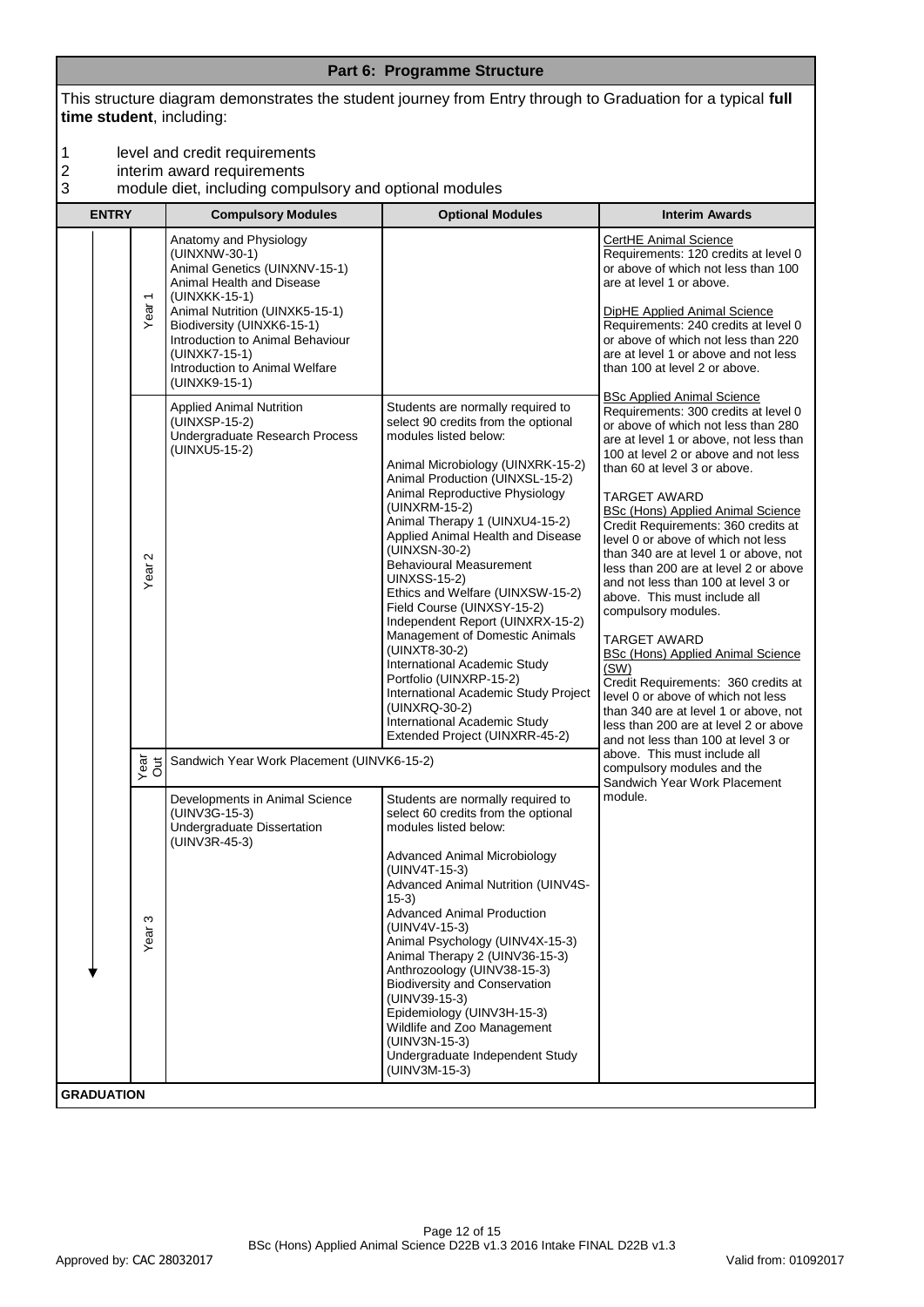## **Part time:**

The following structure diagram demonstrates an example of the student journey from Entry through to Graduation for a typical **part time student.**

| <b>ENTRY</b>         | <b>Compulsory Modules</b>                                                                                                                                     | <b>Optional Modules</b>                                                                                                                                                 | <b>Interim Awards</b>                                                                                                                                                                                                                                                                                                                                                                                                                                                                                                                                                                                                                                                                                                                            |  |
|----------------------|---------------------------------------------------------------------------------------------------------------------------------------------------------------|-------------------------------------------------------------------------------------------------------------------------------------------------------------------------|--------------------------------------------------------------------------------------------------------------------------------------------------------------------------------------------------------------------------------------------------------------------------------------------------------------------------------------------------------------------------------------------------------------------------------------------------------------------------------------------------------------------------------------------------------------------------------------------------------------------------------------------------------------------------------------------------------------------------------------------------|--|
| Year <sub>1.1</sub>  | Anatomy and Physiology<br>(UINXNW-30-1)<br>Animal Genetics (UINXNV-15-1)<br>Introduction to Animal Behaviour<br>(UINXK7-15-1)                                 |                                                                                                                                                                         | CertHE Animal Science<br>Requirements: 120 credits at level 0<br>or above of which not less than 100<br>are at level 1 or above.<br>DipHE Applied Animal Science<br>Requirements: 240 credits at level 0<br>or above of which not less than 220<br>are at level 1 or above and not less<br>than 100 at level 2 or above.<br><b>BSc Applied Animal Science</b><br>Requirements: 300 credits at level 0<br>or above of which not less than 280<br>are at level 1 or above, not less than<br>100 at level 2 or above and not less<br>than 60 at level 3 or above.<br><b>TARGET AWARD</b><br>BSc (Hons) Applied Animal Science<br>Credit Requirements: 360 credits at<br>level 0 or above of which not less<br>than 340 are at level 1 or above, not |  |
| Year <sub>1.2</sub>  | Animal Nutrition (UINXK5-15-1)<br>Biodiversity (UINXK6-15-1)<br>Introduction to Animal Welfare<br>(UINXK9-15-1)<br>Animal Health and Disease<br>(UINXKK-15-1) |                                                                                                                                                                         |                                                                                                                                                                                                                                                                                                                                                                                                                                                                                                                                                                                                                                                                                                                                                  |  |
| Year 2.1             | Undergraduate Research Process<br>(UINXU5-15-2)                                                                                                               | Management of Domestic Animals<br>(UINXT8-30-2)<br>Animal Therapy 1 (UINXU4-15-2)                                                                                       |                                                                                                                                                                                                                                                                                                                                                                                                                                                                                                                                                                                                                                                                                                                                                  |  |
| Year 2.2             | <b>Applied Animal Nutrition</b><br>(UINXSP-15-2)                                                                                                              | Animal Reproductive Physiology<br>(UINXRM-15-2)<br>Field Course (UINXSY-15-2)<br>Ethics and Welfare (UINXSW-15-2)                                                       |                                                                                                                                                                                                                                                                                                                                                                                                                                                                                                                                                                                                                                                                                                                                                  |  |
| Year<br>Out          | Sandwich Year Work Placement (UINVK6-15-2)                                                                                                                    |                                                                                                                                                                         | less than 200 are at level 2 or above<br>and not less than 100 at level 3 or                                                                                                                                                                                                                                                                                                                                                                                                                                                                                                                                                                                                                                                                     |  |
| 3.1<br>Year:         | Developments in Animal Science<br>(UINV3G-15-3)                                                                                                               | <b>Biodiversity and Conservation</b><br>(UINV39-15-3)<br>Animal Therapy 2 (UINV36-15-3)<br>Anthrozoology (UINV38-15-3)<br>Advanced Animal Nutrition (UINV4S-<br>$15-3)$ | above. This must include all<br>compulsory modules.<br><b>TARGET AWARD</b><br>BSc (Hons) Applied Animal Science<br>(SW)<br>Credit Requirements: 360 credits at                                                                                                                                                                                                                                                                                                                                                                                                                                                                                                                                                                                   |  |
| $\sim$<br>6<br>Year: | Undergraduate Dissertation<br>(UINV3R-45-3)                                                                                                                   | Wildlife and Zoo Management<br>(UINV3N-15-3)<br>Epidemiology (UINV3H-15-3)                                                                                              | level 0 or above of which not less<br>than 340 are at level 1 or above, not<br>less than 200 are at level 2 or above<br>and not less than 100 at level 3 or<br>above. This must include all<br>compulsory modules and the<br>Sandwich Year Work Placement<br>module.                                                                                                                                                                                                                                                                                                                                                                                                                                                                             |  |
| <b>GRADUATION</b>    |                                                                                                                                                               |                                                                                                                                                                         |                                                                                                                                                                                                                                                                                                                                                                                                                                                                                                                                                                                                                                                                                                                                                  |  |

# **Part 7: Entry Requirements**

The University's Standard Entry Requirements apply with the following additions/exceptions\*:

Applicants will have achieved tariff points as appropriate for the year of entry, which for the academic year 2013/14 was 240 tariff points.

Applicants must provide evidence which demonstrates to the University's satisfaction that they can benefit from study at honours degree level and are likely to achieve the required standard. Applicants will have achieved five subjects including English, Mathematics and Science at GCSE level Grades A-C or above, or equivalent and current UCAS Tariff Points (including a biological science), or equivalent.

We also welcome applicants from a diverse range of backgrounds who do not have the entry requirements outlined above. The University will consider applicants on the basis of evidence of personal, professional and educational experience which indicates an applicant's ability to meet the demands of an undergraduate degree programme. Applicants with non-standard entry criteria will be reviewed on an individual basis. This will take the form of an individual interview with members of the programme team and possibly the completion of a set task such as a written assignment. Where appropriate experience or learning has been gained prior to enrolment on the programme RPL/RPEL may be possible.

Applicants whose first language is not English must also gain a minimum IELTS score of 6.0 prior to entry onto the programme.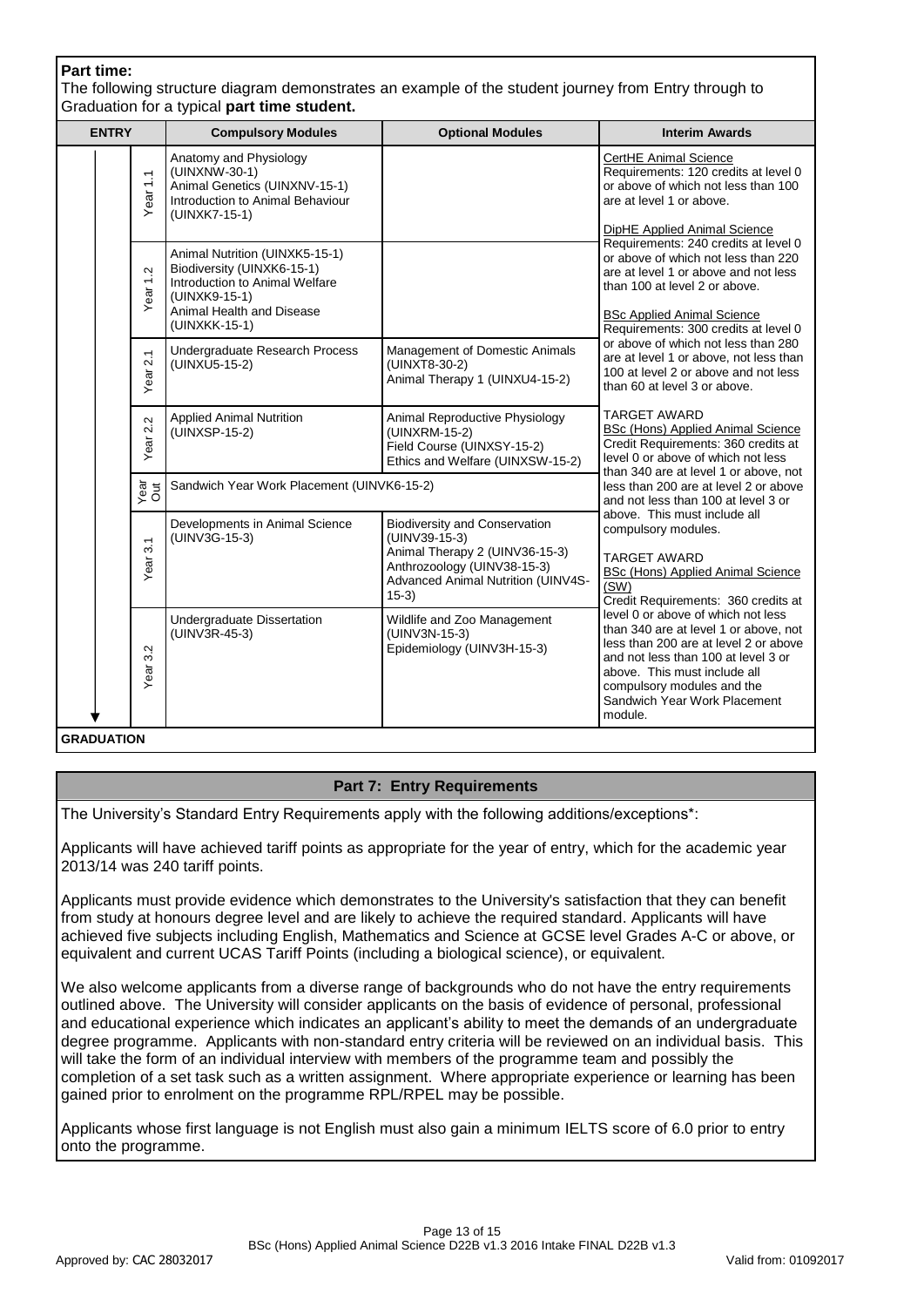#### **Part 8: Reference Points and Benchmarks**

Description of *how* the following reference points and benchmarks have been used in the design of the programme:

# [QAA UK Quality Code for HE](http://www.qaa.ac.uk/assuringstandardsandquality/quality-code/Pages/default.aspx)

National qualification framework Subject benchmark statements [University strategies and policies](http://www1.uwe.ac.uk/aboutus/policies) Staff research projects Any relevant PSRB requirements Any occupational standards

QAA UK Quality Code for HE has been used to define the minimum level of achievement that students need to achieve to succeed on this programme and achieve the qualification. It has also been used to inform the academic quality of the programme and enhance the quality of the learning opportunities and the assessment methods used to measure achievement on the programme.

Relevant subject benchmark statements (Agriculture, horticulture, forestry, food and consumer sciences (2009)) have informed the characteristics of the subject matter and curriculum development of the programme, the programme learning outcomes and the attributes that a graduate of this programme should be able to demonstrate.

### University Strategies and Policies:

The Academic Regulations and Procedures 2012-13 has been used to ensure that the quality of learning, teaching and assessment on this programme adheres to the university's frame work of academic regulations, procedures and working practices that enable the assurance of academic standards. The university's Policy on Word Count has also been used to inform the assessment strategy stated in Part 5 of this document and is detailed on the module descriptors.

## *University of the West of England 2020 Strategy*

Has been used in designing this programme to ensure that the programme is: learning-centred; underpinned by sound health and safety practices and informed by research and professional practice; inclusive, flexible and accessible, exemplified in particular by the part-time and accelerated study routes; and, provides a diverse assessment diet. Furthermore, the programme aims to produce graduates who: know and value themselves as open-minded, reflective and inter-dependent learners, and participants, employees, selfemployed professionals and entrepreneurs in global settings and as global citizens; and, reflect on their own learning and practice, who value others as collaborators in their learning and its exchange.

Assessment within the programme: is an integral part of a dynamic learning and teaching process and not separate from it; plays a key part in the rigorous setting and maintaining of academic standards; provides all students with the entitlement to parity of treatment; makes no distinction between different modes of study; ensures that progression is achieved by credit accumulation and the completion of pre-requisites and corequisites; recognises different module learning in different forms of assessment; and, affords students the maximum opportunity to demonstrate their knowledge, skills, competencies and overall strengths through a variety of assessed activities.

# *Teaching, Learning and Scholarship Strategy*

Has been used in designing this programme to ensure that the programme is underpinned by the five key principles which aim to enhance the student experience across the Associate Faculty. This programme will provide a high quality experience through a focus on student progression and achievement, academic currency and relevance, innovative delivery and assessment and feedback delivered by appropriately qualified staff who undergo Continuing Professional Development (CPD) that is linked to the UK Professional Standards Framework. The programme team will encourage and support individuals from diverse backgrounds and cultures to enable them to enter higher education and fulfil their potential. The programme adopts a fully integrated and collaborative approach to preparing students for future graduate level employment and to foster the inquiring mind-set, which will ultimately support lifelong learning for the benefit of both the graduate and wider society. The programme promotes an active scholarship culture that incorporates the scholarship of discovery, integration, application and inquiry-based learning that will transform students' understanding of knowledge and research. Students will be encouraged to develop knowledge exchange partnerships by fostering connections with each other as well as local businesses and other community partners.

### Staff research projects: